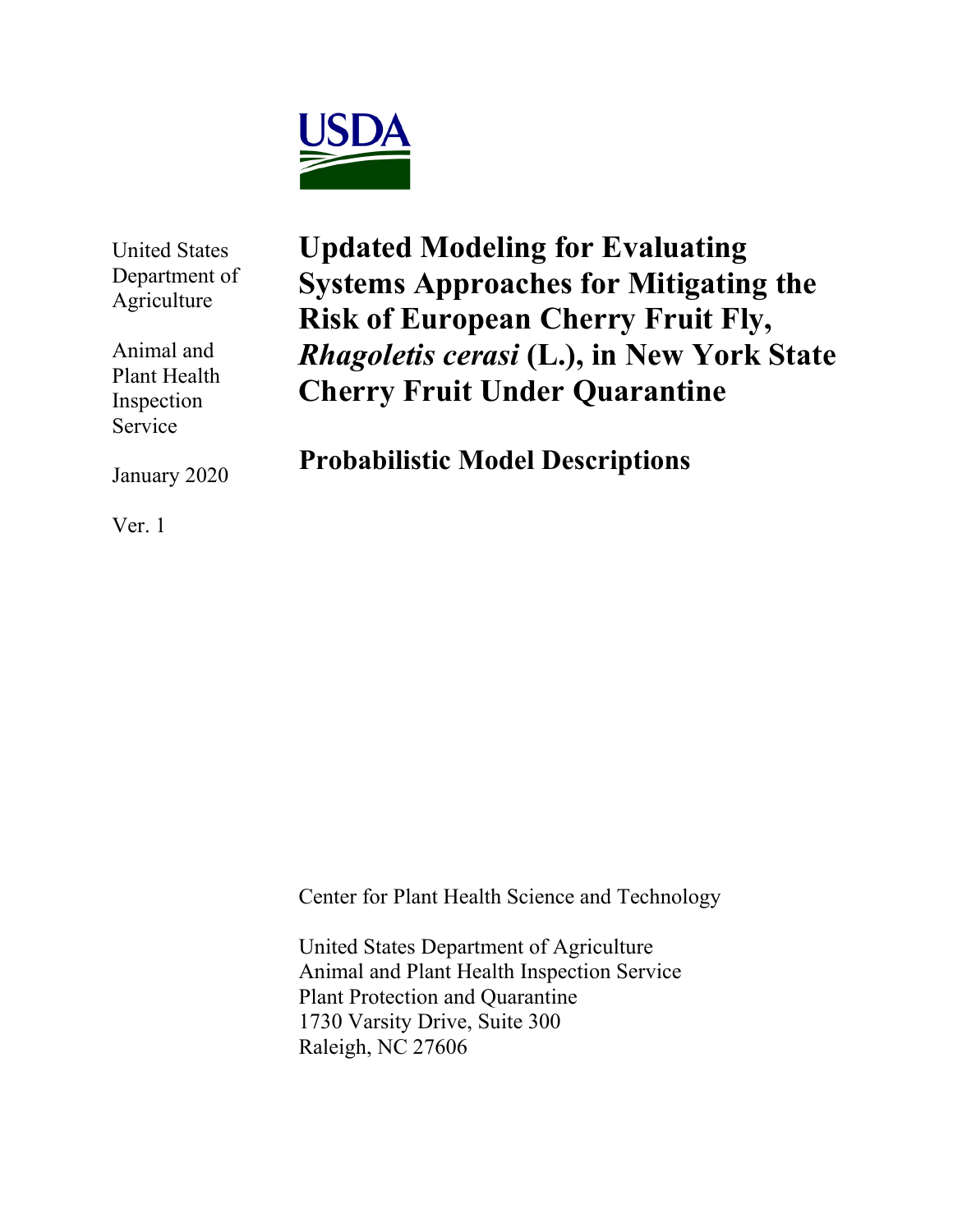# **EXECUTIVE SUMMARY**

The presence of European cherry fruit fly (ECFF), *Rhagoletis cerasi* (L.), in New York State has resulted in a large area being quarantined since 2017. As a host of ECFF, cherry (principally *P. avium* L.) fruit produced in quarantine areas in New York State pose a risk to cherry-producing areas where fruit could be distributed. We evaluated systems approaches designed to mitigate the pest risk enough to allow safe movement of quarantine fruit to non-endangered areas. In 2018, we used a probabilistic model to evaluate the effectiveness of a systems approach at mitigating the risk of establishment of ECFF in new areas, to allow for limited movement of cherries from the quarantine area. The following three independent mitigation measures were the components of the tested systems approaches:

- Low pest prevalence, as determined by regulatory trapping
- Certified insecticide spraying, to kill flies
- Limiting distribution of fruit to areas with no commercial cherry production

Now, ECFF can be considered to have established in New York State, which brings into question low pest prevalence status. The simulation models depend on estimates of ECFF population sizes as a function of trap density, and our approach is unchanged from before. However, new data suggest the previous bait spray chemical, GF-120, is not effective on ECFF, and no replacements have been named yet. Therefore, we have modified the model to account generically for insecticide spraying.

The modeling objective was to identify—at the trap densities in use and for the associated population sizes—the minimum spray efficacy rate [i.e., *p*(surviving spray)] required to adequately mitigate the risk of ECFF moving to an endangered area in fruit from New York State. Certified sprays that meet or exceed the required efficacy levels will be determined by program managers, so far as possible. We evaluated systems approaches for two kinds of areas: those with verified ECFF captures within 10 miles (higher risk), and those at least 10 miles away from the nearest ECFF capture (lower risk).

For higher risk production areas, minimum *p*(surviving spray) values meeting our risk mitigation standard varied from 0.29 [i.e., 71 percent mortality] at 100 traps per mi<sup>2</sup>, to 0.03 [97 percent] at 5 traps per mi<sup>2</sup>. The value at 10 traps per mi<sup>2</sup> was 0.04, that at 25 traps per mi<sup>2</sup> was 0.13, and that at 50 traps per mi<sup>2</sup> was 0.20. The required efficacy rate will therefore be the easiest to achieve but still perhaps challenging—for areas covered by a density of 100 traps per mi<sup>2</sup>.

For lower risk production areas, the systems approach would involve the same independent measures as above except that only the lowest trap density  $(5 \text{ per mi}^2)$  would be required, provided they meet an additional requirement for weekly "float tests" (or other means) for larvae in fruit beginning at harvest. This is not technically a mitigation measure, but provides additional evidence that a cryptic population of ECFF is not present. In that case, any chemical(s) certified for higher risk areas under a trap density of  $100$  traps per mi<sup>2</sup> would be very adequate. If such certification is not possible, then the lower population estimates valid for these areas justify an alternative minimum efficacy rate of 48 percent mortality.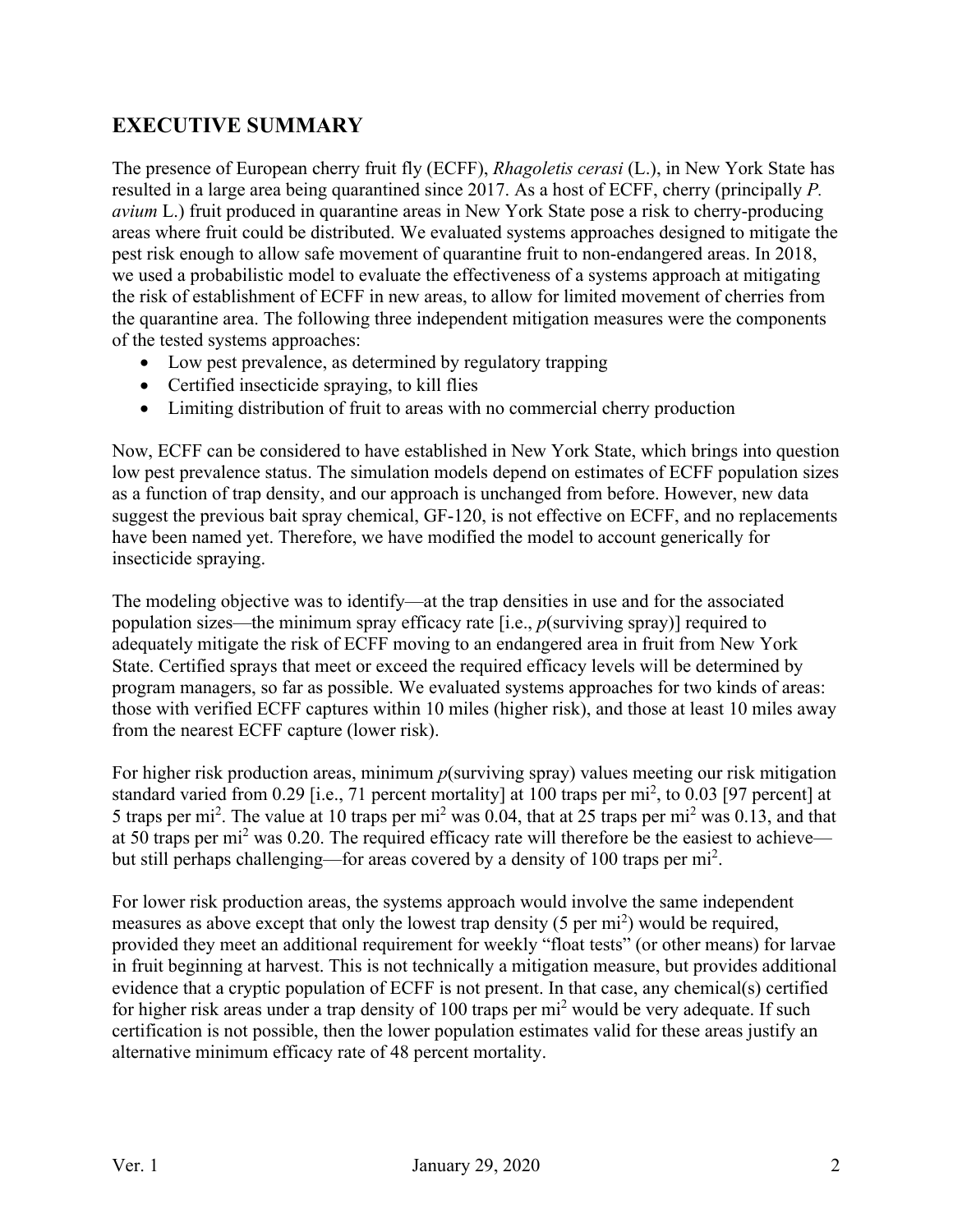# **1. Introduction**

### **1.1. Purpose and Scope**

The objective of this report is to update and document the probabilistic models and simulation results used to evaluate the effectiveness of a quarantine systems approach for mitigating the risk of establishment of European cherry fruit fly (ECFF), *Rhagoletis cerasi* (L.), in new at-risk areas via movement of cherry fruit (principally *P. avium* L.) from domestic quarantines in New York State. ECFF was first detected in New York in 2017 [\(Barringer, 2018\)](#page-20-0), and trap captures of flies have approximately doubled from 2018 to 2019 [\(PPQ and NYSDAM, 2019\)](#page-21-0). As a host of ECFF, cherry fruit produced in quarantine areas in New York State pose a risk to cherry-producing areas where fresh fruit may be distributed. The systems approach would allow for limited fruit distribution from the quarantine area to non-cherry producing areas as identified by the Agency. The first versions of the systems approach were evaluated before the 2018 growing season [\(PPQ,](#page-21-1)  2018b). This report represents an update to the current situation, and the inclusion of new information on ECFF ecology, solely to provide technical justification for the program. The results support the adoption of some options for the upcoming growing season, but some of the rationale for the measures chosen, as well as any consideration of operational issues or limitations, are beyond the scope of this technical report. Those are addressed in a separate document.

#### **1.2. Mitigations considered**

All of the systems approaches tested below use the following three independent measures or components:

- **Confirmation of Area of Low Pest Prevalence**, as determined by regulatory trapping. Following the confirmation of a detected specimen as ECFF, regulatory trapping is implemented throughout the quarantine zone where trap densities are increased in a 100- 50-25-20-10 array moving from the core square mile area surrounded by four, concentric, buffer square miles, respectively. Specific trapping is also required in the orchards: at least 1 trap in every orchard and 2 traps for every 5 acres in general. See USDA ECFF New Pest Response Guidelines 2017-01 [\(PPQ, 2018a\)](#page-21-2).
- **Insecticide spraying**, to kill flies.

The fruit fly quarantine area covering a 4.5 mile radius around all positive fruit fly sites will be treated with a specified chemical that is yet to be determined. The previous systems approach required the use of GF-120 (Spinosad), but we do not have direct evidence that it is efficacious against ECFF. Some tests have shown promise against related species (e.g., *R. indifferens* Curran [Western cherry fruit fly], in [Yee, 2008\)](#page-22-0), but others have not (PPQ, personal communication). Therefore, we took the approach here of modeling efficacy as a generic effect (see below) to determine a minimum level that provides sufficient risk mitigation. The program managers will work with cooperators to specify which chemical(s) meets that threshold.

• **Limiting distribution of fruit to areas with no commercial cherry production**, to stop infested fruit from getting to hosts in other endangered areas. The restricted areas are defined by the Agency. For 2018, fruit could not be shipped to the following places [\(APHIS, 2018\)](#page-20-1): California; Michigan; Oregon; Washington; and the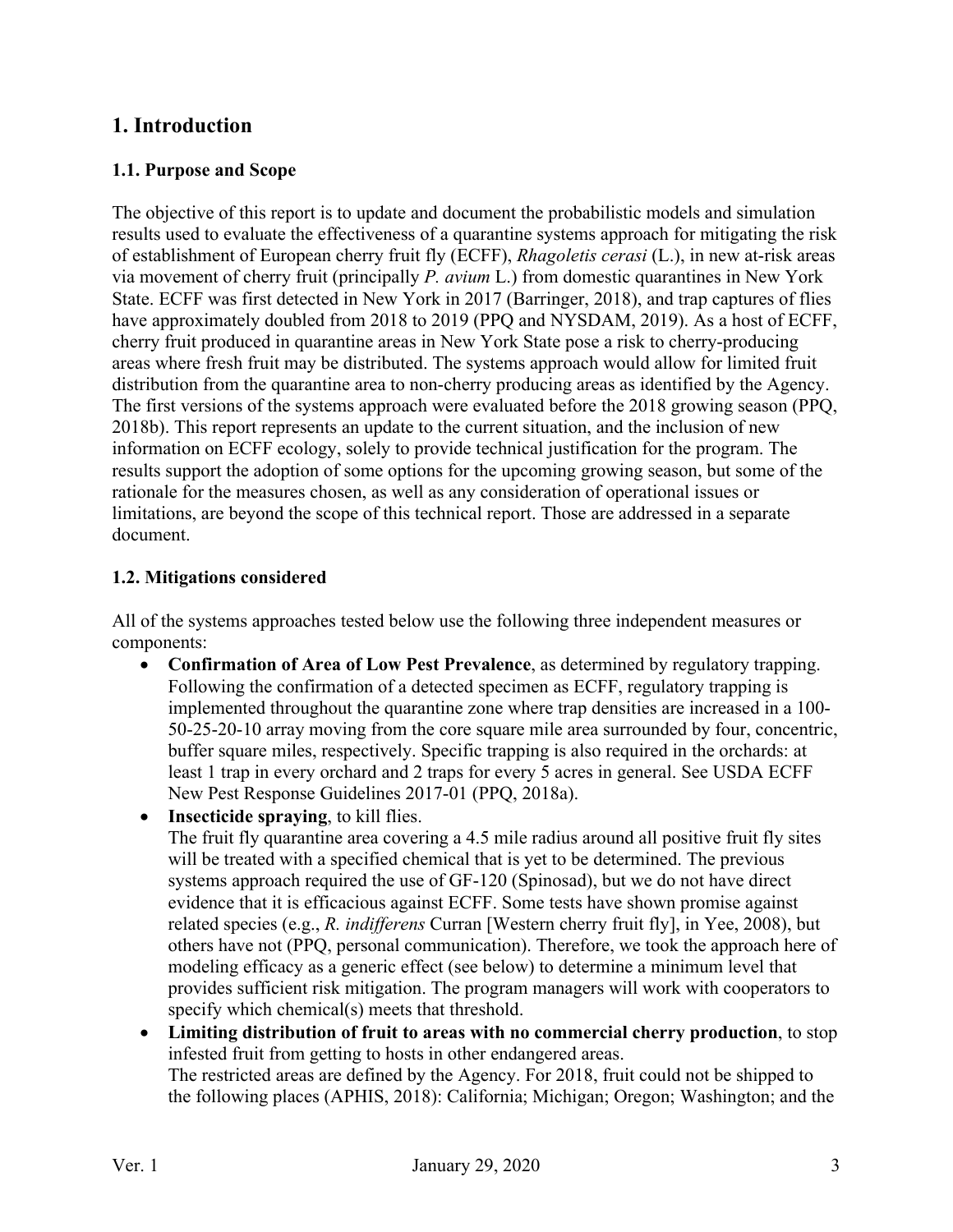New York counties of Chautauqua, Columbia, Dutchess, Delaware, Niagara (outside the quarantined area), Orleans, Oswego Schuyler, Seneca, Tompkins, Ulster and Wayne; and the Pennsylvania counties of Adams, Erie, York and Lancaster.

## **1.3. Risk model overview**

The model estimates various state variables and parameters. Chronologically, it estimates the total number of adults in the quarantine fruit area on day one, the total number of mated females, the number of mated females surviving insecticide spray(s) and natural mortality (separately, and in that order) by week, the total number of days of oviposition over all weeks, the total number of eggs laid, the total number of viable larvae from hatched eggs, the likelihood of infested fruit being misdirected to a commercial cherry producing area (endangered area), and the total number of larvae from those fruit that survive to adulthood (Fig. 1). The model result (output) of interest was the likelihood of getting one or more mating pairs of ECFF from misdirected infested fruit. That probability was then used to estimate the number of years to the first occurrence of a mating pair at an endangered area.

## **1.4. Scenarios considered**

A critical difference in the situation now versus 2017-2018 is that ECFF populations are no longer adventive; they have effectively naturalized in New York State and begun dispersing inland, away from the border with Canada [\(PPQ and NYSDAM, 2019\)](#page-21-0). This makes it more difficult to confirm the area of low pest prevalence measure. Therefore, we evaluated the effectiveness of the systems approach across different trap densities. At greater trap densities, with zero ECFF captures (or one, at most), we can be more certain that the population is smaller. Thus, the estimated fly population sizes are greatest at 5 traps per  $mi^2$ , and least at 100 traps per  $\text{mi}^2$ .

Detections of ECFF in traps in New York State in 2018 were widespread but still somewhat patchy [\(PPQ and NYSDAM, 2019\)](#page-21-0). Thus, the first distinction we needed to make was between production areas in proximity to ECFF captures, and those still some distance from captures.

## 1.4.1. Higher risk production areas

The highest risk production areas are those with nearby ECFF captures, and our quantitative analysis focused first on those areas. Analyses have indicated that the mean annual natural dispersal distance for ECFF is about 8 miles (13 km) [\(PERAL, 2019\)](#page-21-3). Adding 25 percent of that distance as a buffer, we defined the highest risk areas to be those within 10 miles of a capture, and lower risk areas as those 10 miles or more from a capture.

Many areas may only be covered by the lowest density of regulatory trapping (5 traps per mi<sup>2</sup>). Regardless of trap density, we presume that ECFF have been captured since 2017 within 10 miles of these production areas, but that zero captures, or one capture, at most have occurred within the production area itself. As discussed above, our modeling objective was to determine the required spray efficacy to achieve a desired level of risk mitigation at the relevant trap density.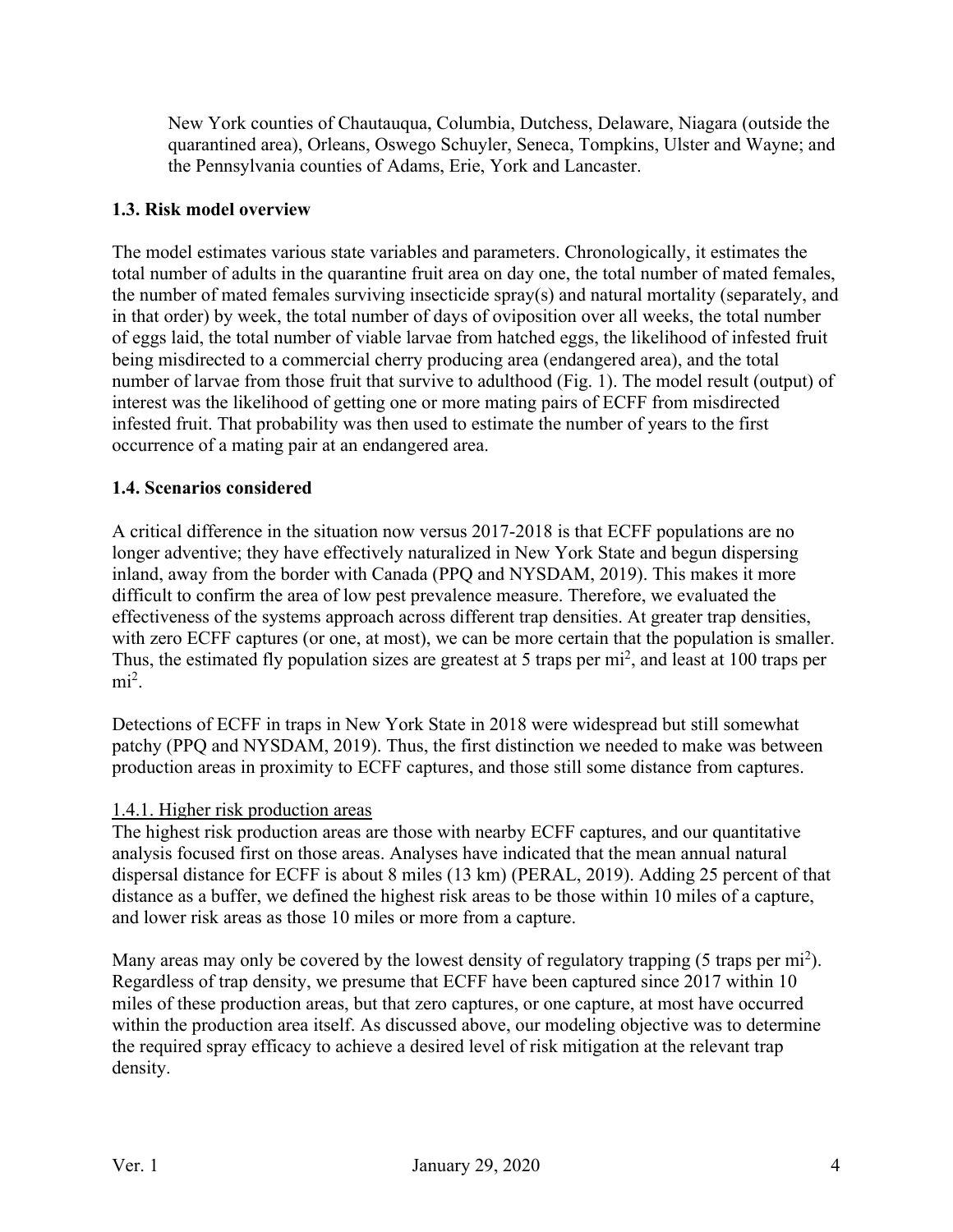| Flies in core area (no.)                               | S1. ECFF adults in area [f(trap density) with 0-1 captures]               |  |  |
|--------------------------------------------------------|---------------------------------------------------------------------------|--|--|
|                                                        | P1. Probability of flies being female                                     |  |  |
| Female flies (no.)                                     | S2. No. of females in core area                                           |  |  |
| P2. Probability of mating                              |                                                                           |  |  |
| Mated females (no.)                                    | S3. No. of mated females in core area                                     |  |  |
|                                                        | P3. Probability of surviving bait spray                                   |  |  |
| Mated females surviving<br>bait spray (no.)            | S4. No. of mated females surviving bait spray, by week                    |  |  |
|                                                        | P4. Probability of surviving natural mortality factors                    |  |  |
| Mated females surviving<br>natural mortality (no.)     | S5. No. of mated females surviving natural mortality, by week             |  |  |
|                                                        | P5. No. of ovipositing days by time survived                              |  |  |
| Days ovipositing (no.)                                 | S6. No. of ovipositing days by surviving mated females, by week           |  |  |
|                                                        |                                                                           |  |  |
| Total days ovipositing (d)                             | S7. Total no. of days ovipositing by all mated females                    |  |  |
|                                                        | P6. Eggs oviposited per day [mean and standard deviation]                 |  |  |
| Eggs oviposited in fruit (no.)                         | S8. No. of eggs oviposited in cherry fruit in area                        |  |  |
|                                                        | P7. Probability of eggs being viable                                      |  |  |
| Viable eggs in fruit (no.)                             | S9. No. of viable eggs in fruit [Equal to no. of larvae]                  |  |  |
| P8. One larva per fruit                                |                                                                           |  |  |
| Infested fruit with larvae (no.)                       | S10. No. of fruit with larvae                                             |  |  |
|                                                        | P9. Probability of infested fruit being misdirected to an endangered area |  |  |
| Infested fruit at<br>endangered area (no.)             | S11. No. of fruit with larvae in an endangered area                       |  |  |
| P10. One larva per fruit                               |                                                                           |  |  |
| Larvae in fruit at endangered<br>area (no.)            | S12. No. of larvae in fruit at endangered area                            |  |  |
|                                                        | P11. Probability of larvae surviving to adulthood                         |  |  |
| Adults in fruit at endangered<br>area (no.)            | S13. No. of adults in fruit at endangered area                            |  |  |
|                                                        | P12. Probability of mating pair [Current iteration]                       |  |  |
| 1+ mating pair at endangered<br>area                   | S14. One or more mating pairs in endangered area [0/1]                    |  |  |
|                                                        | P13. Annual probability of one or more mating pairs in endangered area    |  |  |
| Years to first mating pair at<br>endangered area (no.) | S15. Years to first mating pair in endangered area                        |  |  |

Figure 1. Diagram of the quantitative model for evaluating a systems approach for safe movement of cherries from New York that may be infested by ECFF. Rectangles are state variables, solid lines represent material transfer (same units, e.g., no. individuals), dashed lines information transfer (unit conversions), and transitions are probabilities or parameters.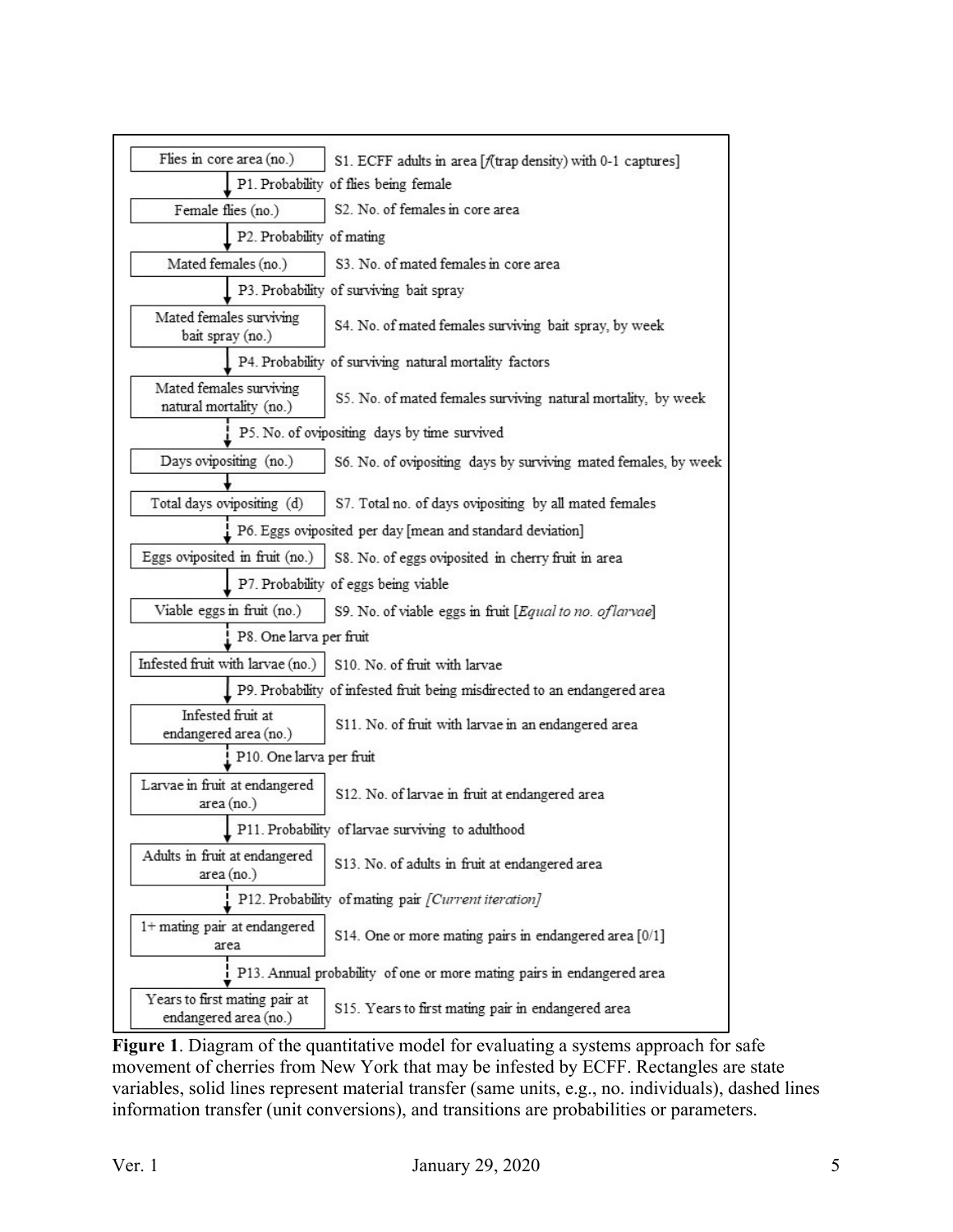The modeled scenarios for all trap densities in use, with the exception of 20 traps per  $mi^2$ , because that value has no easily mapped square. Thus, we created population size estimates for the densities of 5, 10 (9), 25, 40 (49), and 100 traps per  $mi^2$ . The most-used trap density in the regulated area is likely 5 traps per mi<sup>2</sup> rate [that density was modeled exactly as 5 rather than 4], but will have the greatest estimated ECFF population sizes.

In all cases, we increased values of spray efficacy—represented in the model as the likelihood of surviving the spray—incrementally (to the nearest one percent) until the  $5<sup>th</sup>$  percentile for years to the first mating pair at an endangered area reached or exceeded 10 years.

## 1.4.2. Lower risk production areas

From above, lower risk areas are those that are 10 more miles away from the nearest ECFF capture. These regulated production areas are still subject to trapping at least at the 5 traps per mi<sup>2</sup> density (with zero detections, obviously) [\(PPQ and NYSDAM, 2019\)](#page-21-0), and may therefore still be very low pest prevalence. In those cases, we think the trap density restriction might be waived, provided that all other systems approach measures are followed, and a separate preharvest (and weekly) confirmatory test is added. One such test of apparent interest is a "float" test (e.g., [Yee, 2014\)](#page-22-1) which looks for the presence of larvae in crushed fruit samples. An inspection based on a float test (or other valid method) would alleviate remaining uncertainties about the possible presence of a cryptic population of ECFF that had not been detected, because of a low density of poor traps.

The two modeling objectives for the lower risk areas were as follows:

- 1) Determine the risk associated with using the minimum required spray efficacy from above
- 2) For the lower population size estimate used for these areas (see below), determine the minimum required spray efficacy.

The first objective tests the impact of using the same certified spray program in these areas that was specified for higher risk areas. The expectation is that safeguarding would improve, since the population sizes are smaller. The second objective is aimed at determining how much the required spray efficacy could decrease, again because of smaller ECFF population sizes.

**Population size estimate**. If ECFF has not yet established in or spread to an area, then the population size is zero. However, we cannot simulate anything with that value. Therefore, we used a population size estimate based on the required in-grove trap density in New York, which is 2 traps per acre in, or the equivalent of 256 traps per  $mi^2$ . This results in a smaller population size estimate than for the 100 traps per mi density, which is sufficient for our purposes. It still overestimates the number of flies in any area with truly no ECFF population, but is justifiable programmatically, can be quantified exactly as we did above, and provides an amount of uncertainty to the simulation that is very similar to the earlier distributions.

**Fruit inspections via float test**. "Float" tests of fruit are commonly required by some entities to allow movement (e.g., [Standardization Committee, 2017\)](#page-22-2). Sampling procedures are beyond the scope of this report, but the program personnel would generally specify how to take samples, process them, prepare the float solution, carry out the examination, and report the results for certification.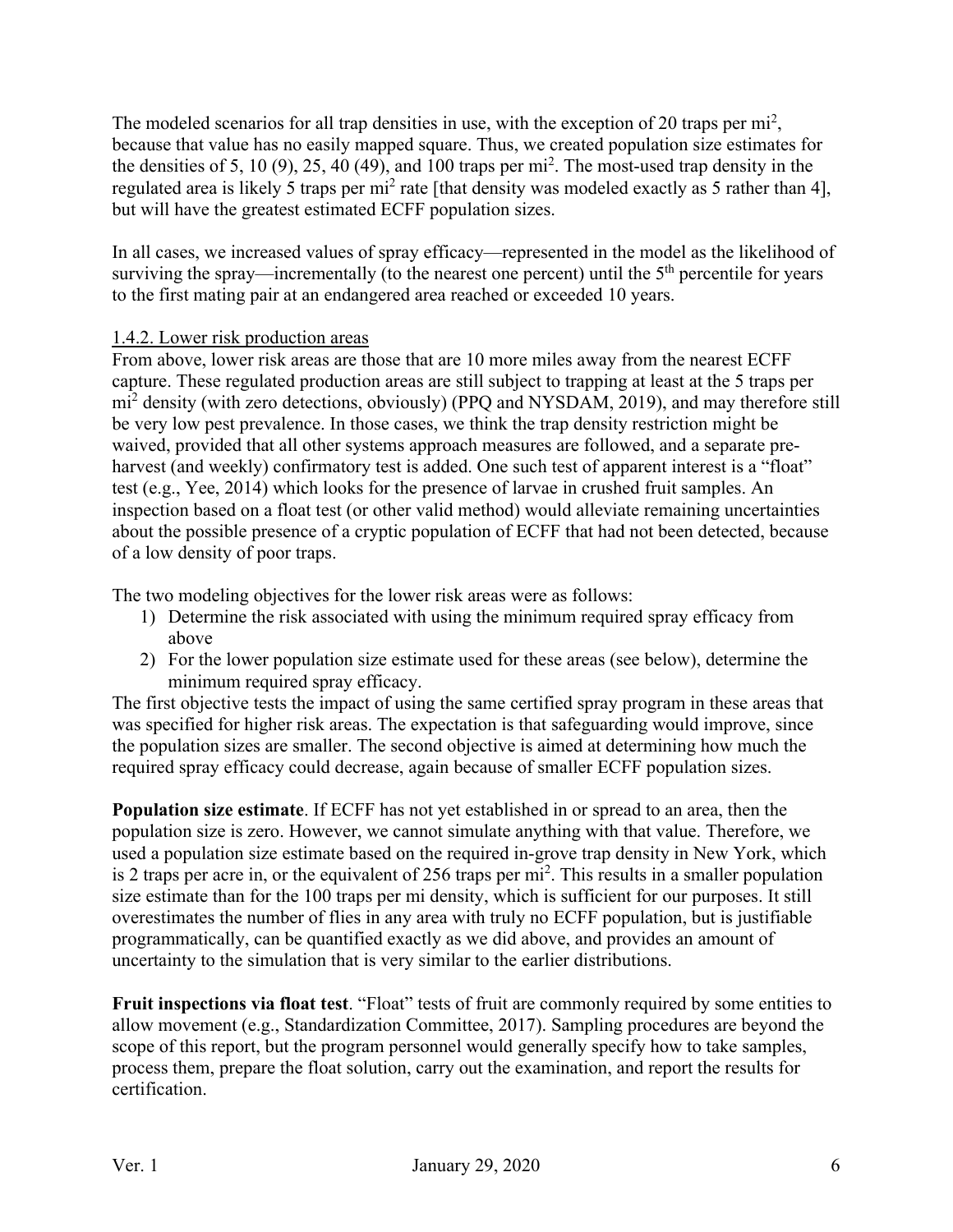For use in the ECFF systems approach, timing is the important factor. We recommend inspecting fruit at first harvest, and then once a week thereafter until the harvest is complete. Detection of one or more larvae (providing they are identified as or strongly suspected to be ECFF) would remove eligibility for movement under the systems approach.

# **2. Standardized Methods**

## **2.1. Model settings**

All models were coded in spreadsheets and run using @Risk ver. 7.5 Professional (Palisade Corporation, 31 Decker Road, Newfield, NY 14867), a Microsoft Excel add-in. Unless otherwise specified below, simulation settings were as follows: number of iterations = 100,000; sampling type = Latin Hypercube; and random seed =  $101$ .

## **2.2. Standard probabilistic functions**

In all cases below (including  $\S 2.3$ ) we presented functions in standard  $@Risk$  format within Excel.

## 2.2.1. Binomial

The binomial process is common to the models below. In this process, *n* identical, independent trials are run, each one with the same probability of success, *p*, producing some number of successes, *s* [\(Vose, 2000\)](#page-22-3):

$$
s = RiskBinomial(n, p)
$$
 [1]

## 2.2.2. Beta distribution

The value of *p* was sometimes determined from a beta distribution, which estimates the probability of success from the observed number of successes, a, and the number of trials, b, as follows (e.g., [Bolstad, 2007\)](#page-20-2):

$$
p = RiskBeta(a_0 + a, b_0 + b - a)
$$
 [2]

where a<sub>0</sub> and b<sub>0</sub> are the prior values for a and b. Here we typically assumed a uniform prior, in which  $a_0 = b_0 = 1$ . This is a conservative approach because it uses a flat distribution with mean = 0.5 to inform the resulting "posterior" distribution.

## **2.3. Standard estimation processes**

## 2.3.1. Central Limit Theorem

The central limit theorem [\(Vose, 2000\)](#page-22-3) states that the mean of a set of *N* variables (where *N* is large) drawn independently will be Normally distributed. This usefully estimates the total sum from many lots of separate independent samples, such as, say, the total number of berries eaten by a large number of children, where berries eaten is a Normal distribution. The equation is as follows:

$$
X_{\text{tot}} = \text{RiskNormal}([N \times \mu], [(\sqrt{N}) \times \sigma])
$$
\n[3]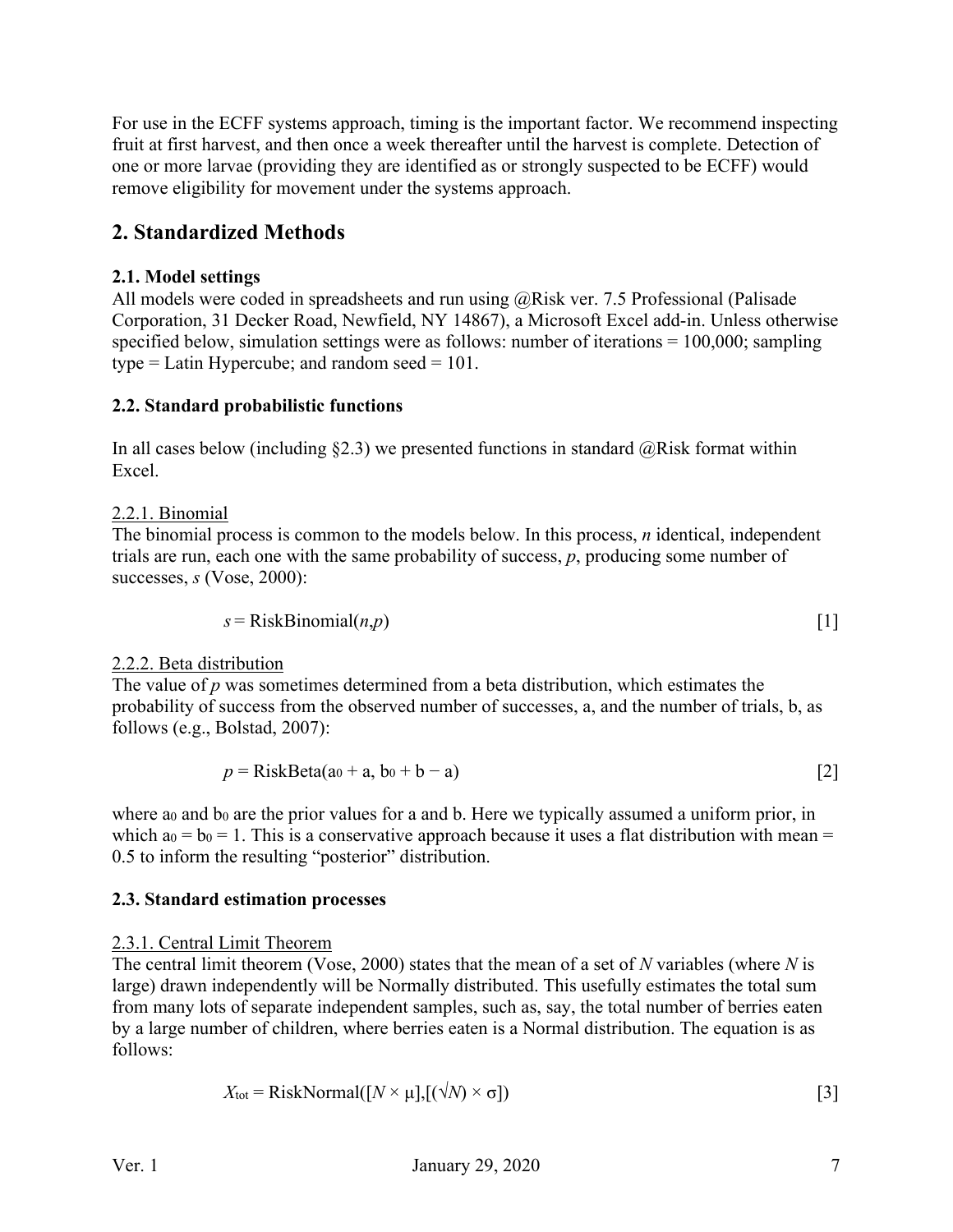where  $X<sub>tot</sub>$  is the sum of interest,  $N$  is the variable entity,  $\mu$  is the mean of the Normal distribution, and  $\sigma$  is the standard deviation of the distribution. The result is rounded to the nearest integer (not shown) for use in further calculations.

## 2.3.2. Probability of a mating pair

The probability of a mating pair ( $p_{mp}$ ) being present depends on how many adult pests survive (*A*surv) in the shipment. If zero or 1 adults survive, the probability is zero. Otherwise, the probability is calculated as follows [\(PERAL, 2005\)](#page-21-4):

$$
p(\text{mating pair}) = 2^{A\text{surv-2}} / 2^{A\text{surv}} \tag{4}
$$

This formula simply reflects the idea that, given  $A_{\text{surv}} > 1$ , with random sorting of males and females and an equal gender likelihood (i.e.,  $p_2 = p_0 = 0.5$ ), only two possible combinations exist in which no potential mating pair is possible: when either all adults are males or all adults are females. Therefore, *p*(mating pair) is the number of possible combinations of numbers of males and females minus two, divided by the total number of combinations.

#### 2.3.3. Mating pair formation

We modeled this as a binomial process (Eqn. 1), with  $n = 1$  and the likelihood =  $p$ (mating pair) (Eqn. 4). The function returns a 1 if successful (mating pair present) or a zero if not. The model tracks this process and the resulting mean over all iterations (i.e., *x* successes divided by the no. of iterations),  $p_{\text{ann}}$ , estimates the annual probability of a mating pair being present.

#### 2.3.4. Years to first mating pair

We use *p*ann in the negative binomial function to estimate the number of years, *Y*, that will pass until the first mating pair occurs [\(Vose, 2000\)](#page-22-3). The equation is as follows:

$$
Y = 1 + RiskNegbin(1, p_{ann})
$$
 [5]

Note that the mean years until the first mating pair occurs is equal to the reciprocal of *p*ann.

## **3. Model specifications**

## **3.1. Overview**

The general modeling objective was to determine the minimum required insecticide spray efficacy rate which should ensure a negligible risk of ECFF moving in fruit from New York State to an endangered area. Consequently, we simulated incremental increases in spray efficacy, represented in the model as *p*(surviving spray). This was done to the nearest one percent (0.01). We have assumed that the production area of interest is a cherry grove with ample fruit production, and covered by regulatory trapping at a particular trap density. The model starts with a prediction of the number of adults per week in the quarantine fruit area and ends with the probability of getting a mating pair from infested fruit at the endangered area (Fig. 1). We summarize below the parameter values and functions used, as appropriate (Table 1).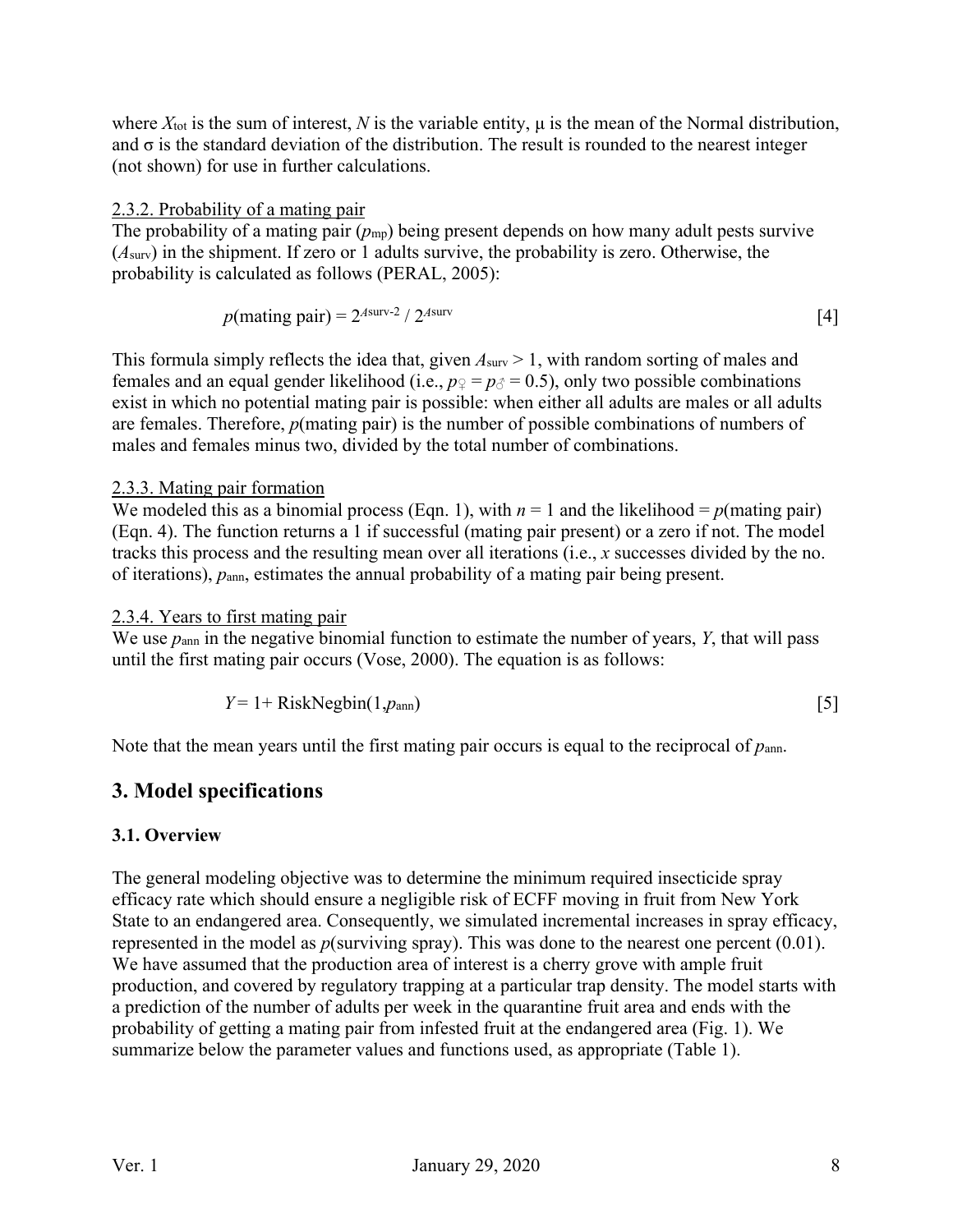|                | man nom quaramme core areas.<br>Item Description                            | <b>Function</b>                                                                       | <b>Parameters</b>                                                                                                                                                                                         | <b>Source</b>                                                                                                        |
|----------------|-----------------------------------------------------------------------------|---------------------------------------------------------------------------------------|-----------------------------------------------------------------------------------------------------------------------------------------------------------------------------------------------------------|----------------------------------------------------------------------------------------------------------------------|
| $\mathbf{1}$   | Adult flies in area,<br>$N_A$ (no.)                                         | Histogram (Eqn.<br>6)                                                                 | $x_{Min}$ ; $x_{Max}$ ; p values for each<br>bin (see Fig. 2A-F)                                                                                                                                          | Separate simulations<br>(see $\S$ 3.3) for each trap<br>density, based on<br>results using Manoukis<br>et al., 2014) |
| 1a             | Adult flies remaining Assumption<br>in area (no.)                           |                                                                                       | No net departure of flies from<br>the area (entry and exit rates<br>are equal)                                                                                                                            | Relatively low<br>mobility of ECFF<br>around hosts (Fletcher,<br>1989; Lux et al., 2016)                             |
| $\overline{2}$ | Female adults in<br>area, $N_{\mathcal{Q}}$ (no.)                           | Binomial (Eqn.<br>1)                                                                  | $n = N_A$<br>$p(\text{female}) = 0.5$                                                                                                                                                                     | e.g., Lux et al., 2016                                                                                               |
| $\overline{3}$ | Mated females, $N_{\text{M}}$<br>(no.)                                      | <b>Assumption</b>                                                                     | $n = N_{\mathcal{Q}}$<br>$p(\text{matched}) = 1$                                                                                                                                                          | Note: 119/128 mated<br>females captured<br>(Katsoyannos et al.,<br>2000)                                             |
| $\overline{4}$ | Mated females<br>surviving insecticide<br>spray, by week, NBS<br>(no.)      | Binomial (Eqn.<br>1)                                                                  | $n = N_{\mathfrak{D}M}$<br>$p$ (surviving spray) = 0.01-<br>0.99 (theoretically)                                                                                                                          | N/A (Not applicable)                                                                                                 |
| 5              | Mated females<br>surviving natural<br>mortality, by week,<br>$N_{NM}$ (no.) | Binomial (Eqn.<br>1)                                                                  | $n =$ no. females surviving<br>spray<br>$p$ (natural survival) = 1 –<br>$p$ (natural mortality)<br>$p$ (natural mortality) = 0.083<br>$(8-20d)$ ; 0.209 (21-30d);<br>$0.103$ (31-40d); 0.040 (41-<br>45d) | Moraiti et al., 2012                                                                                                 |
| 6              | Ovipositing days by<br>mated females, by<br>week, $DS$ (d)                  | Discrete $( \leq 40$<br>flies); Central<br>limit theorem<br>$($ >40 flies; Eqn.<br>3) | Total days = $38$ (days 8-45)<br>$n =$ no. surviving mated<br>females<br>Mean days per week<br>(uniform $p$ ) = 4, standard<br>$deviation = 2$                                                            | Moraiti et al., 2012<br>(biology)                                                                                    |
| $\overline{7}$ | Total ovipositing<br>days, $D_{\text{Tot}}$ (no.)                           | Arithmetic                                                                            | N/A                                                                                                                                                                                                       | N/A                                                                                                                  |
| 8              | Total eggs<br>oviposited in fruit,<br>$N_{\text{ovi}}$ (no.)                | Central limit<br>theorem $(Eqn. 3)$                                                   | $N$ = total ovipositing days<br>Eggs per day per female:<br>mean ( $\mu_{egg}$ ) = 5.085, standard<br>deviation ( $\sigma_{\text{egg}}$ ) = 0.676                                                         | Moraiti et al., 2012                                                                                                 |
| 9              | Viable eggs [larvae]<br>in fruit, $N_{L}$ (no.)                             | $N_{\rm L}=N_{\rm ovi}\times$<br>p(hatch);<br>rounded to<br>nearest integer           | Beta distribution for $p$ (hatch):<br>$s = 11,310$ , $n = 12,326$ ; $\alpha_0 =$<br>$\beta_0 = 0.5$ [Mean = 0.918; 5 <sup>th</sup><br>percentile = $0.913$ ; $95th$<br>$percentile = 0.922$ ]             | Prokopy and Boller,<br>1970                                                                                          |

**Table 1**. State variables and parameters in the model of the systems approach for Scenario 1, for fruit from quarantine core areas.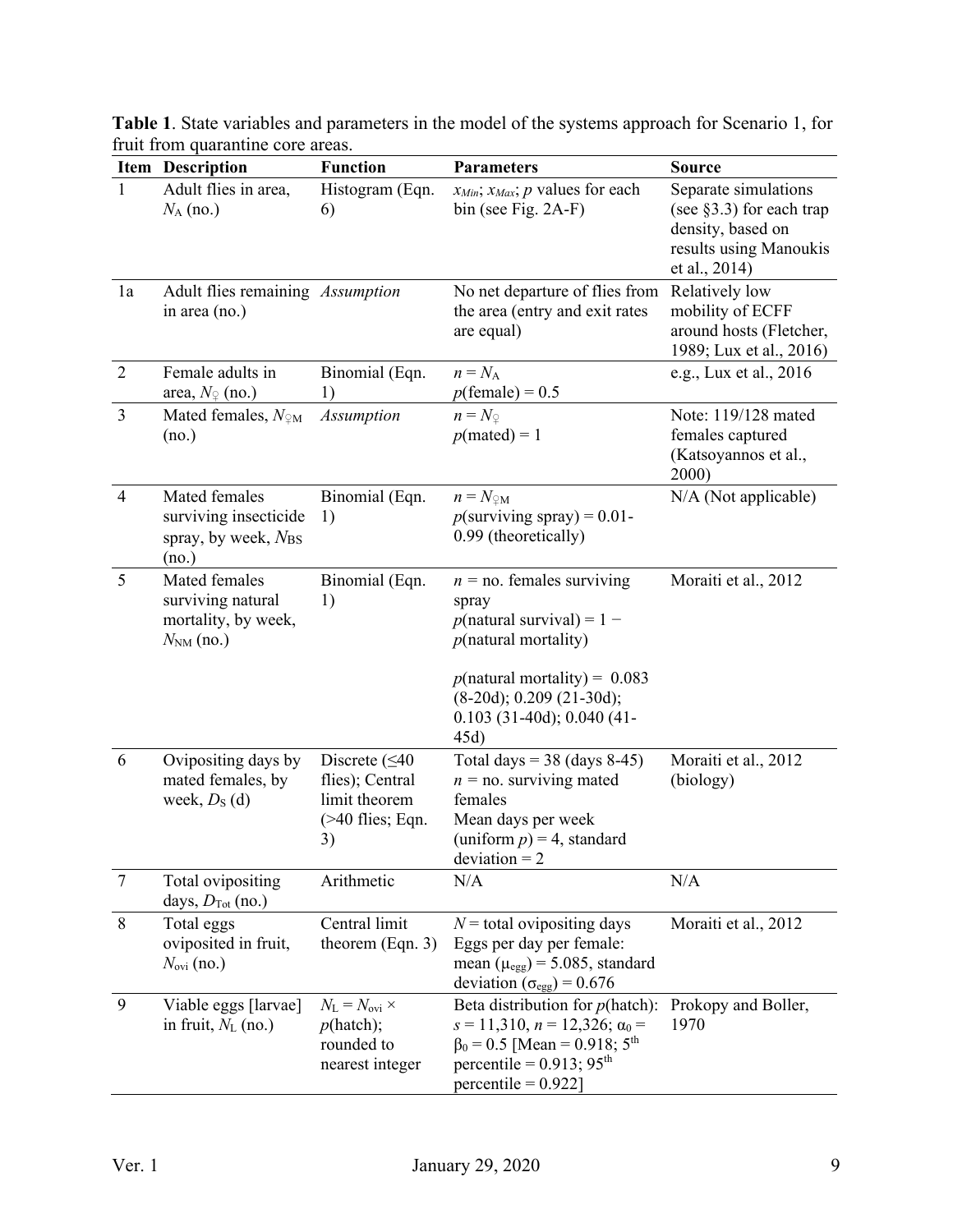|    | <b>Item Description</b>                                              | <b>Function</b>                             | <b>Parameters</b>                                                                                                                                                                                                                                           | <b>Source</b>              |
|----|----------------------------------------------------------------------|---------------------------------------------|-------------------------------------------------------------------------------------------------------------------------------------------------------------------------------------------------------------------------------------------------------------|----------------------------|
| 10 | Fruit with larvae, $F_L$ $F_L = N_L \times F_L$<br>(no.)             |                                             | One fruit per larva; $F: L = 1:1$<br>$= 1$                                                                                                                                                                                                                  | Fletcher, 1989             |
| 11 | Fruit with larvae<br>misdirected to<br>endangered area, FEA<br>(no.) | Binomial (Eqn.<br>1)                        | $n = FL$<br>$p(misdirection) = 0.00116$                                                                                                                                                                                                                     | PPQ, 2001                  |
| 12 | Larvae in fruit at<br>endangered area, NEA<br>(no.)                  | $N_{\rm EA}=F_{\rm EA}\times L\dot{\cdot}F$ | One larva per fruit; $L: F = 1:1$<br>$= 1$                                                                                                                                                                                                                  | Fletcher, 1989             |
| 13 | Larvae surviving to<br>adulthood, $N_A$ (no.)                        | Binomial (Eqn.<br>1)                        | $n = N_{\text{EA}}$<br>$p$ (larval survival) = Pert<br>distribution with minimum $=$<br>$0.021$ , most likely = 0.084,<br>and maximum = $0.206$ [mean<br>$= 0.0939$ ; 5 <sup>th</sup> percentile =<br>$0.0417$ ; 95 <sup>th</sup> percentile =<br>$0.154$ ] | Boller and Remund,<br>1989 |
| 14 | One or more mating<br>pair formed $(1,0)$                            | Binomial (Eqn.<br>1)                        | $n=1$<br>$p$ (mating pair) = Eqn. 4                                                                                                                                                                                                                         | <b>PERAL, 2005</b>         |
| 15 | Years to first mating<br>pair (no.)                                  | Negative<br>binomial (Eqn. $5$ )            | $p =$ annual likelihood of<br>mating pair [mean of item<br>#14]                                                                                                                                                                                             | Vose, 2000                 |

We simulated weekly intervals of potential reproduction rates by ECFF beginning on day 8, when oviposition could start, and ending on day 45 [\(Moraiti et al., 2012\)](#page-21-9). Thus, Week 1 corresponded to days 8 to 14, Week 2 was days 15 to 21, and so on, except that 'Week 5' only included days 43 to 45.

## **3.2. Defining a risk threshold for systems approach evaluation**

Normally we would have a well-defined distribution for insecticide spray efficacy for the given chemical(s), based upon empirical evidence. Using that distribution, model outcomes would indicate whether or not the risk was effectively mitigated, based on the annual probability of a mating pair in an endangered area, and the associated estimate of the number of years to that occurring.

However, at present we have no agreed-upon chemical, and no empirical data, and are therefore modeling a generic efficacy rate for a required chemical. Accordingly, we need to define a standard for acceptable risk mitigation, but no exact or agreed-upon standard exists for determining such a threshold.

Our idea was to set a standard based on ensuring that movement of quarantined fruit in the ECFF systems approach was much less likely to cause establishment in an endangered area than natural spread of ECFF. Thus, we examined the record of spread of ECFF from Canada to New York, and consulted an analysis of potential natural spread to a key endangered area, Michigan. ECFF was first detected in Ontario in 2015, and then in New York State on the border in 2017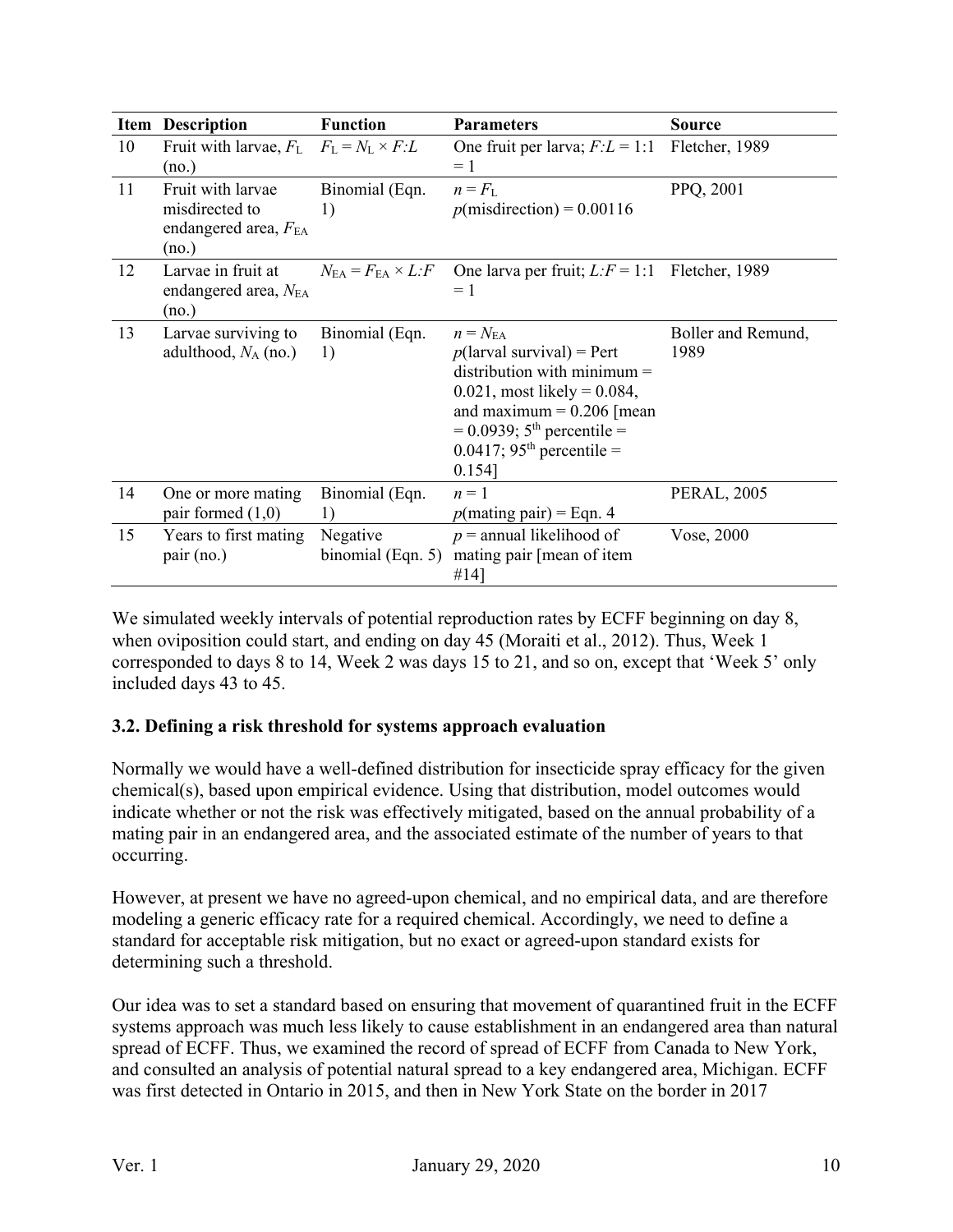[\(PERAL, 2019\)](#page-21-3). That distance (by land around Lake Ontario) is approximately 200 km, which means ECFF dispersed an average of about 100 km annually (or 8 km monthly) to reach New York. Based on all available information for ECFF, scientists estimated its mean annual spread distance to be 13 km, which implies it could reach Michigan naturally by 2036 [\(PERAL, 2019\)](#page-21-3). However, if it moved faster—at a maximum possible rate of 40 km annually—it could reach Michigan by 2025.

For the choice of a threshold time period, then, we used ten years, or the approximate average of the two estimated establishment dates. Consequently, our standard was as follows:

• The systems approach should give no more than a five percent chance of a mating pair occurring at an endangered area within ten years

In other words, an approach that gave a five percent chance in nine years would not be acceptable, and neither would a system that gave a six percent chance within ten years. In this range, a viable systems approach should give a value of approximately 200 years as the mean time to a mating pair in a misdirected fruit. This corresponds to an annual probability of about 0.0050.

Overall, then, while ECFF may reach Michigan via natural spread within about 16 years on average, the systems approaches we have specified should ensure that establishment via this pathway to *any endangered area in the United States* would take at least 200 years on average (PERAL, 2019).

## **3.3. Estimating initial population sizes**

The starting point of the model is an initial estimate of the number of flies in the area. This prediction is critical because low pest prevalence in the area is a keystone independent measure in the systems approach, and because ECFF can now be considered naturalized in the area (above). Model estimates of ECFF population densities depend explicitly on the trap density in the area under consideration. Areas with only 5 traps per  $mi^2$  yield the greatest population estimates, because the likelihood of capturing flies is very low. Mean population size estimates decrease with increasing trap densities, so areas with 100 traps per mi<sup>2</sup> have the smallest mean size estimates and the smallest uncertainties (i.e., minimal range of possible values).

We estimated the number of adult flies in the core area using results from TrapGrid, a trapping network simulation model [\(Manoukis et al., 2014\)](#page-21-5) parameterized for the different densities and trap attractiveness (a constant). The outputs from TrapGrid are estimated daily likelihoods of a fly population escaping capture. The standard trap for ECFF is a yellow panel trap ("proteinbaited yellow sticky card with a lure of ammonium acetate in a polycon dispenser"; [PPQ,](#page-21-2)  2018a). Based on reports from various researchers (e.g., [Lux et al., 2016\)](#page-21-7), we estimated trap attractiveness to be 0.27, which represents very low attractiveness.

For each trap density, we determined mean *p*(capture) at day 1 using TrapGrid with 200 flies, the diffusion coefficient, *D*, equal to 10,000 (), and random distribution of flies around the grid at start. As trap density rises, so does *p*(capture). The trap densities modeled were 5, 10 (9), 25, 50 (49), 100, and 256 (see §1.4.2). The only trap density in use in the regulated areas in New York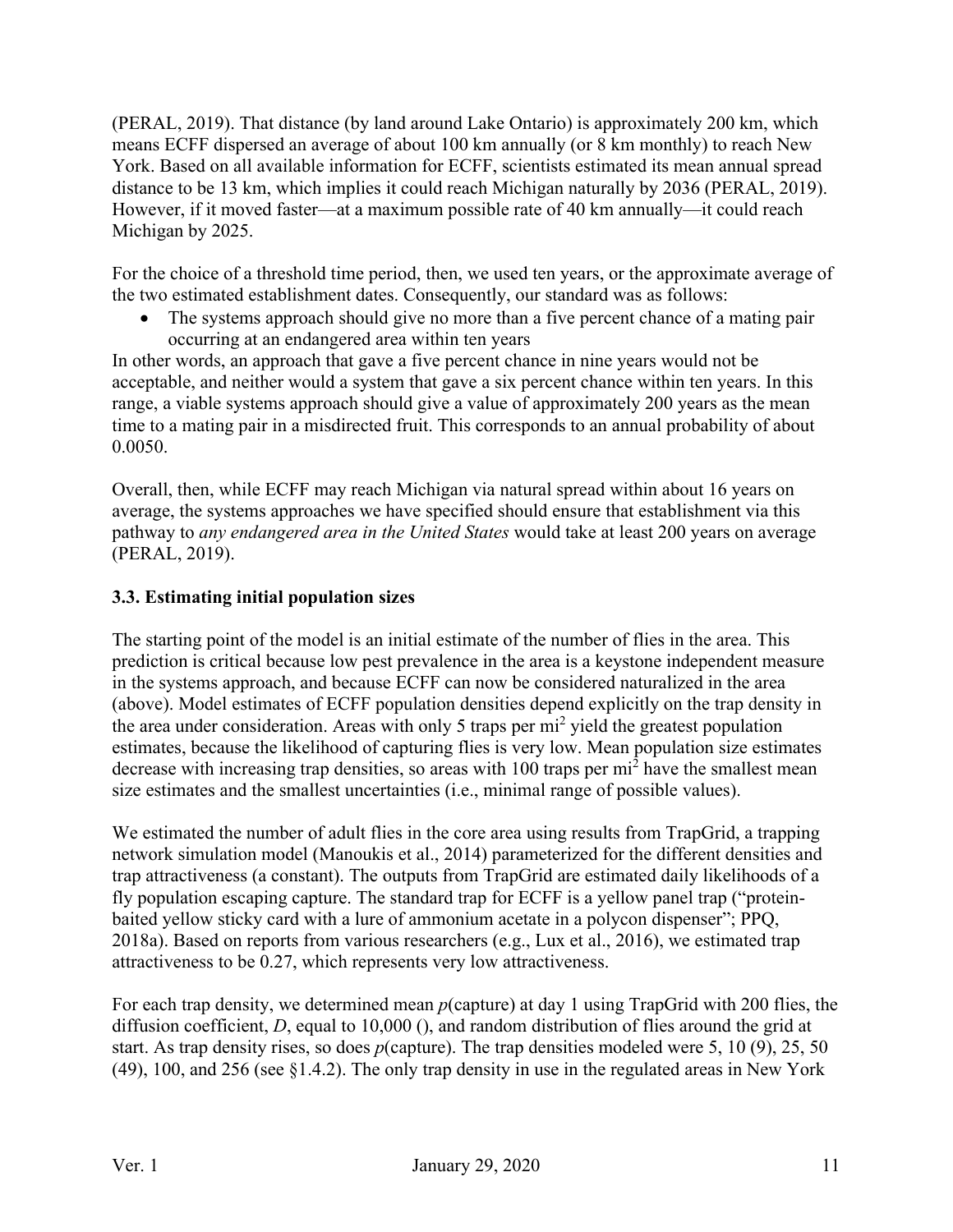State that we did not model was 20 traps per  $mi^2$ , because the grid was challenging to create (20 is not a square, and there is no approximate square close to 20).

We used the different mean *p*(capture) values in a separate simulation model (details available upon request), with 100,000 iterations, which tested each fly successively in a binomial process (Eqn. 1) with  $n = 1$  and  $p$ (capture) until a fly is caught ( $s = 1$ ). That value minus one estimates the maximum number of flies present that would **not** give a detection. We summarized the simulated results in a histogram for the main model, as follows:

$$
N_A = RiskHistorym(x_{Min}, x_{Max}, [p \text{ values}])
$$
 [6]

where  $N_A$  is the number of adults,  $x_{Min}$  is the minimum,  $x_{Max}$  is the maximum, and the  $p$  values indicate the likelihoods for each interval between the minimum and maximum.<sup>[1](#page-11-0)</sup>

Mean *p*(capture) values and resulting population estimates across six selected densities were presented visually (Fig. 2). The mean population size at 5 traps per mi<sup>2</sup> (Fig. 2A) is nearly fifteen times greater than that at 100 traps per  $mi^2$  (Fig. 2E). Because of binning in the histograms specified for the system approach model, predicted means were a little smaller than the results from the capture model.

To highlight the apparent poor performance of low trap densities with ECFF in this situation, after 29 days of trapping at 5 traps per mi2 the mean *p*(capture) increased to only 0.7 percent  $(0.007)$ .<sup>[2](#page-11-1)</sup> That was over 21 times greater than the value at day 1, but demonstrates that detections could be rare at that density even over the entirety of the harvest season. By comparison, mean *p*(capture) at day 29 with 100 traps per mi was 8.7 percent; that value is not ideal, but is a great improvement over the likelihood with 5 traps per  $mi^2$ .

Ideally, no ECFF have been captured in the fruit-growing area prior to harvest. Because we estimated the maximum population size with no detections, though, the model results are also acceptable if one fly has been captured. Capturing two flies, however, would clearly imply a population size about twice what we estimated here, meaning the situation no longer meets the requirements of the systems approach.

<span id="page-11-0"></span> $1$  In @Risk, the function used is spelled as shown: 'RiskHistogrm'

<span id="page-11-1"></span><sup>&</sup>lt;sup>2</sup> 1000 simulations. Otherwise model specifications were as reported.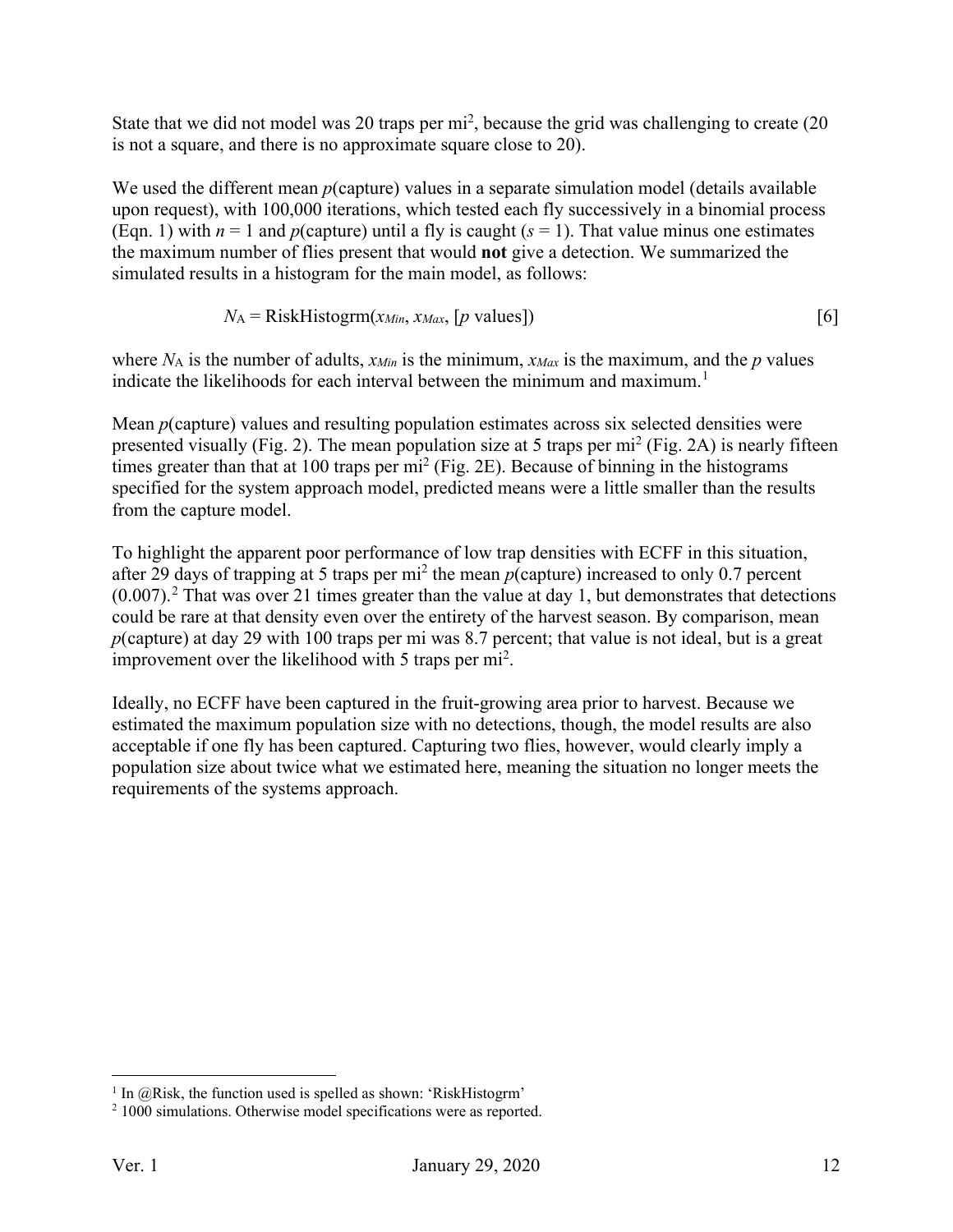

**Figure 2**. Probabilities for the number of adult European cherry fruit flies in the field when the trap density is (A) 5 traps per mi<sup>2</sup>, (B) 9 traps per mi<sup>2</sup>, (C) 25 traps per mi<sup>2</sup>, (D) 49 traps per mi<sup>2</sup>,  $(E)$  100 traps per mi<sup>2</sup>, and  $(F)$  256 traps per mi<sup>2</sup>. Red arrows indicate means.

#### **3.4. Modeling methodologies for state variables**

Several of the state variables in the updated model are calculated exactly as they were previously [\(PPQ, 2018b\)](#page-21-1). We note where this is true.

#### 3.4.1. Females in the area

This was unchanged in this version. We predicted the number of males and females based on an equal sex ratio (i.e.,  $p(\text{female}) = 0.5$ ) (e.g., [Lux et al., 2016\)](#page-21-7). The number of females,  $N_{\text{P}}$ , was a binomial (Eqn. 1).

#### 3.4.2. Females in the area after dispersal

This was unchanged in this version. This species tends to not disperse very far when suitable hosts are available (e.g., [Boller et al., 1971;](#page-20-4) [Fletcher, 1989\)](#page-21-6). Given this and the presence of hosts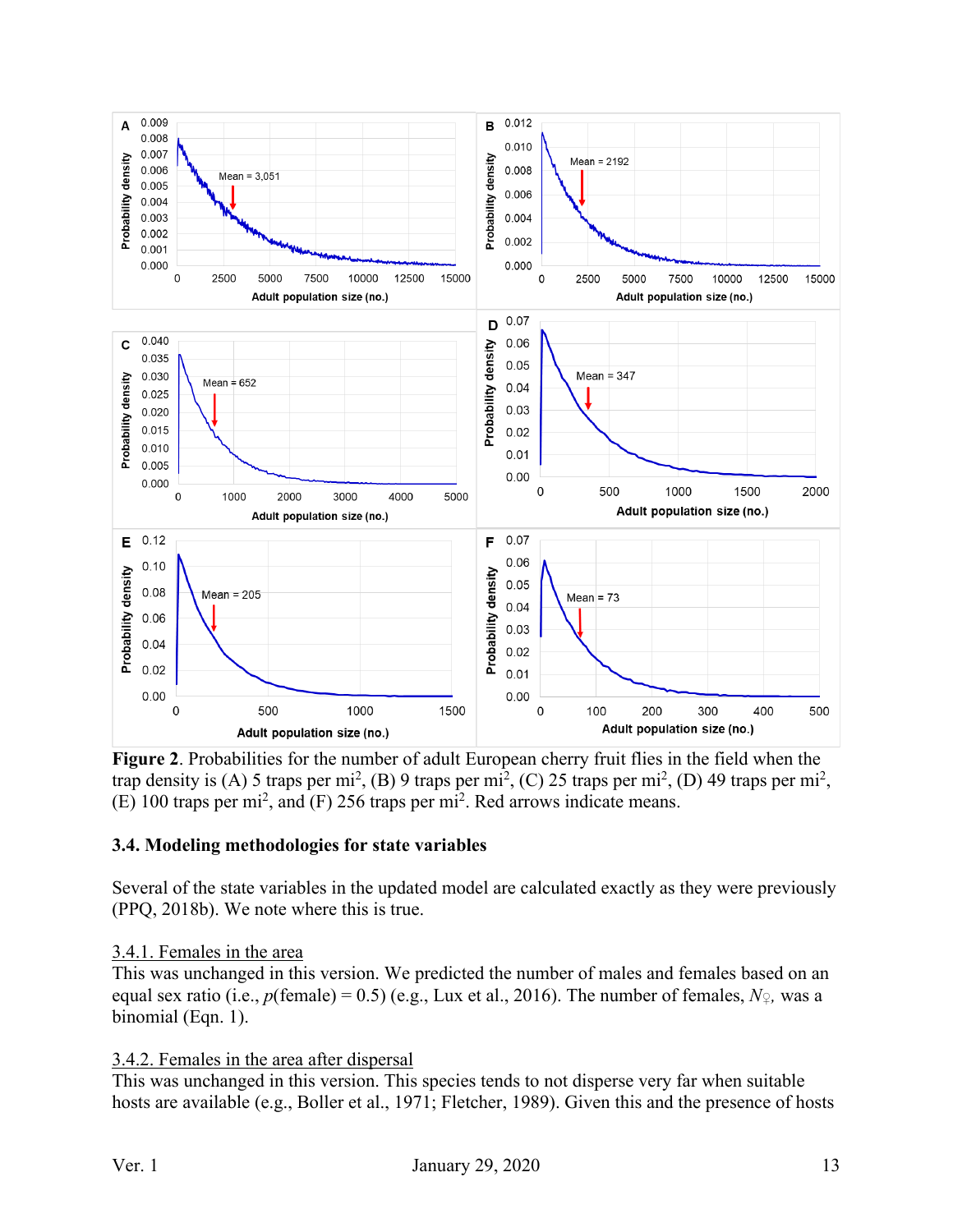other than cherries (e.g., honeysuckle) in the area (PPQ Field Operations, personal communication), we assumed that very few flies will move in **or** out of the core area, and that the number will be equal. Lux et al. [\(2016\)](#page-21-7) made the same assumption in their model.

## 3.4.3. Mated females

This was unchanged in this version. We have some evidence that the likelihood of mating in wild ECFF may be over 90 percent (Katsoyannos et al., 2000), but made the assumption that any mature females in the area would be mated.

#### 3.4.4. Females surviving spraying

In spraying, flies (male and female) are contacted by an insecticide, resulting in their death.

The preferred chemical against ECFF in the previous version of the systems approach was a bait spray, GF-120, which was ingested by the flies (PPQ, personal communication). Unfortunately there is a lack of direct efficacy data for GF-120 on ECFF. We found a published report for the effects of GF-120 on a related species, *Rhagoletis indifferens* Curran (Western cherry fruit fly) [\(Yee, 2008\)](#page-22-0), with mean efficacy of about 0.82 (or a 0.18 survival rate). However, in other trials on congeners GF-120 has seemingly performed very poorly (PPQ, personal communication).

Consequently, for the insecticide spray measure in this systems approach analysis we could not work with data for a particular chemical. Instead, the program managers will work with state officials to agree on likely useful options. Other chemicals are commonly used for the control of cherry fruit fly (*R. cingulata*), spotted wing Drosophila (*Drosophila suzukii*), and other pests (e.g., [Agnello et al., 2019;](#page-20-5) [Demchak et al., 2012\)](#page-20-6), and some of these may be effective for ECFF.

For the model, we adopted a generic approach in which we determined acceptable mortality rates provided by unspecified insecticide sprays. As mentioned above, this was done by finding the minimum value of  $p$ (spray survival) [1-percent increments] that gave a 5<sup>th</sup> percentile of 10 or more years for the time to the first mating pair at the endangered area. Otherwise, calculation was done as in the previous model. The number of mated females surviving spray each week (*i*),  $N_{BS,g,i}$ , was calculated in a binomial process (Eqn. 1) with  $p = p$ (surviving spray). The value of *n* varied from week to week, and survival was also calculated for days 1-7 in the model (the period prior to maturity). That week (Week 0, effectively) *n* was equal to *N♀*, while in every week thereafter it was *N<sub>NM,i-1</sub>*, the number of mated females that had survived both insecticide spraying and natural mortality the previous week (see §3.2.5).

## 3.4.5. Females surviving natural mortality

This was unchanged in this version. From emergence to the end of oviposition, some female flies may die of natural causes. We estimated survival probabilities for four time periods from the start of oviposition on day 8 to the end of oviposition on day 45 (Table 2) from Moraiti et al. [\(2012\)](#page-21-9). Very little mortality occurs before day 8. Values were digitally interpolated from Fig. 3 ('Allopatric populations,' Stecklenburg strain) in Moraiti et al. [\(2012\)](#page-21-9).

In the model, mated females surviving natural mortality per week,  $N_{NM,i}$ , is a binomial process (Eqn. 1) with *p*(natural survival) applied to the appropriate week as in Table 2 (e.g., *p* for week 2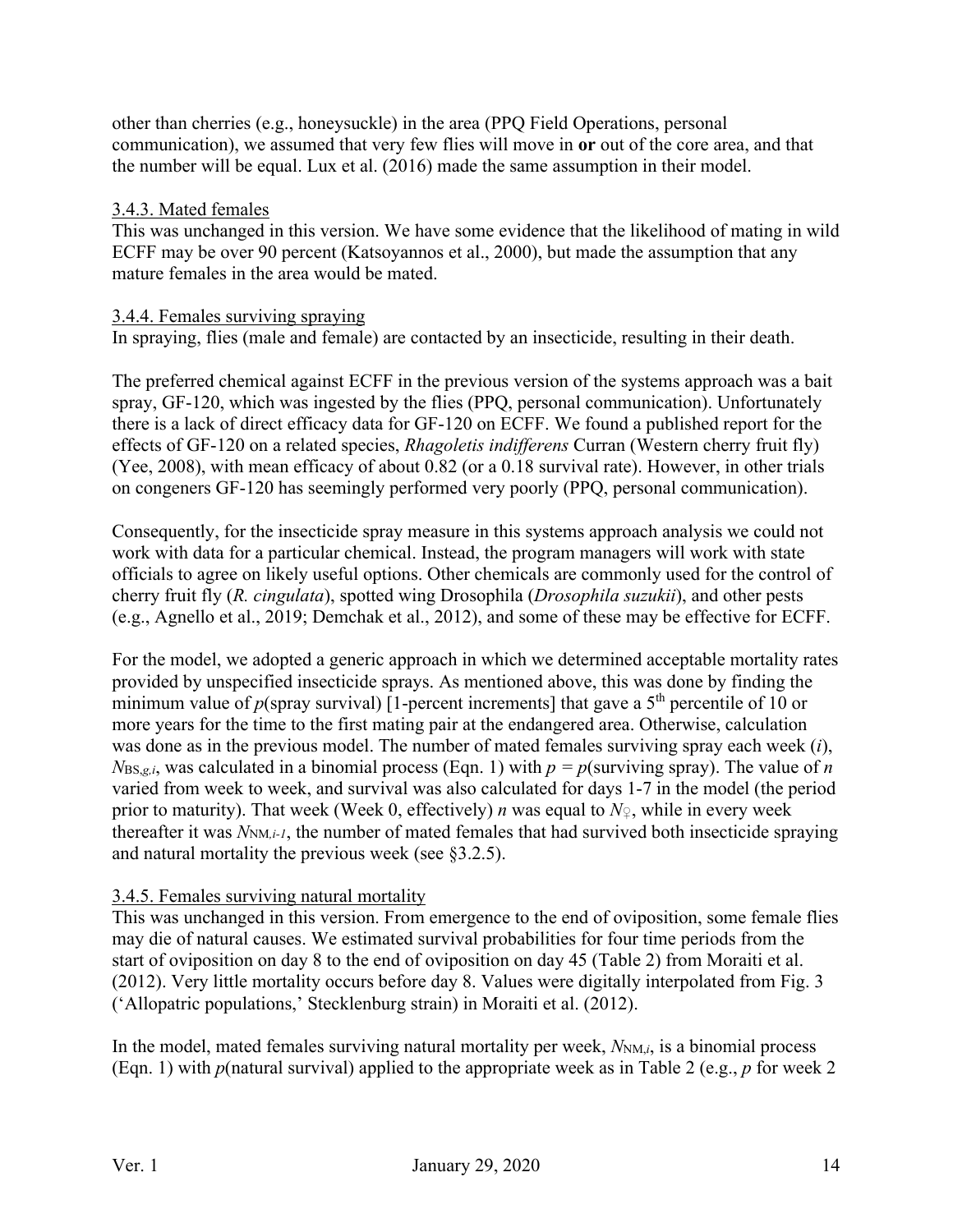[15-21 d] =  $p$ (natural survival) @8-20d). The value of *n* was  $N_{BS,i}$  for the current week. Note that *N<sub>NM</sub>*, is the number of mated females surviving both hazards each week.

**Table 2**. Probabilities for natural mortality of European cherry fruit flies over different time spans [\(Moraiti et al., 2012\)](#page-21-9).

| Time span (start-end days) $p$ (natural survival) |       |
|---------------------------------------------------|-------|
| $8-20$                                            | 0.917 |
| 21-30                                             | 0.791 |
| $31-40$                                           | 0.897 |
| 41-45                                             | 0.960 |

## 3.4.6. Total ovipositing days

This was unchanged in this version. For each week, the total ovipositing days by mated females depended on surviving and non-surviving mated females. The number of days per week from surviving mated females  $(D_{S,i})$  was simply the product of 7 and  $N_{NM,i}$ .

The number of ovipositing days per week by non-surviving mated females  $(D_{\text{NS},i})$  depended on how many there were each week, and on how long they survived—from 1 up to 7 days. If the number of flies that week was greater than 40, we used the central limit theorem (Eqn. 3). The mean number of days was 4.0, and the standard deviation was 2.0—both results were based on a uniform distribution from 1 to 7. [Note that our calculations assume the fly oviposited on the day it died.]

If the number of non-surviving flies in a week was 40 or less, we predicted the number of days for individual flies. The total number of days each fly (*y*) lived in the period  $(D_{NS,I,y})$  in which it died was a discrete function with equal probabilities for each day, as follows:

$$
D_{\text{NS},I,y} = \text{RiskDiscrete}([d \text{ values}],[\text{weights}])
$$
\n[7]

where *d* values are the array of days (1 to 7), and weights are all 1 (i.e., equal probabilities).

The total ovipositing days per week by all mated females was therefore:

$$
D_{\text{Tot},i} = \Sigma(D_{\text{NS},i,1},\ldots,D_{\text{NS},i,y}) + (7 \times N_{\text{NM},i})
$$
\n[8]

where the sum over *y* is for the total ovipositing days each week from individuals. The sum over  $i$  (not shown) would be  $D_{\text{Tot}}$  over all weeks.

## 3.4.7. Total eggs laid

This was unchanged in this version (Table 1). We estimated the total potential eggs (*N*pot) laid using the Central Limit Theorem (Eqn. 3) with parameters  $\mu_{egg}$  and  $\sigma_{egg}$ . Lastly, we note that ECFF most likely only oviposit one egg per fruit [\(Fletcher, 1989\)](#page-21-6), so this value for potential eggs is functionally equal to the number of potential infested fruit.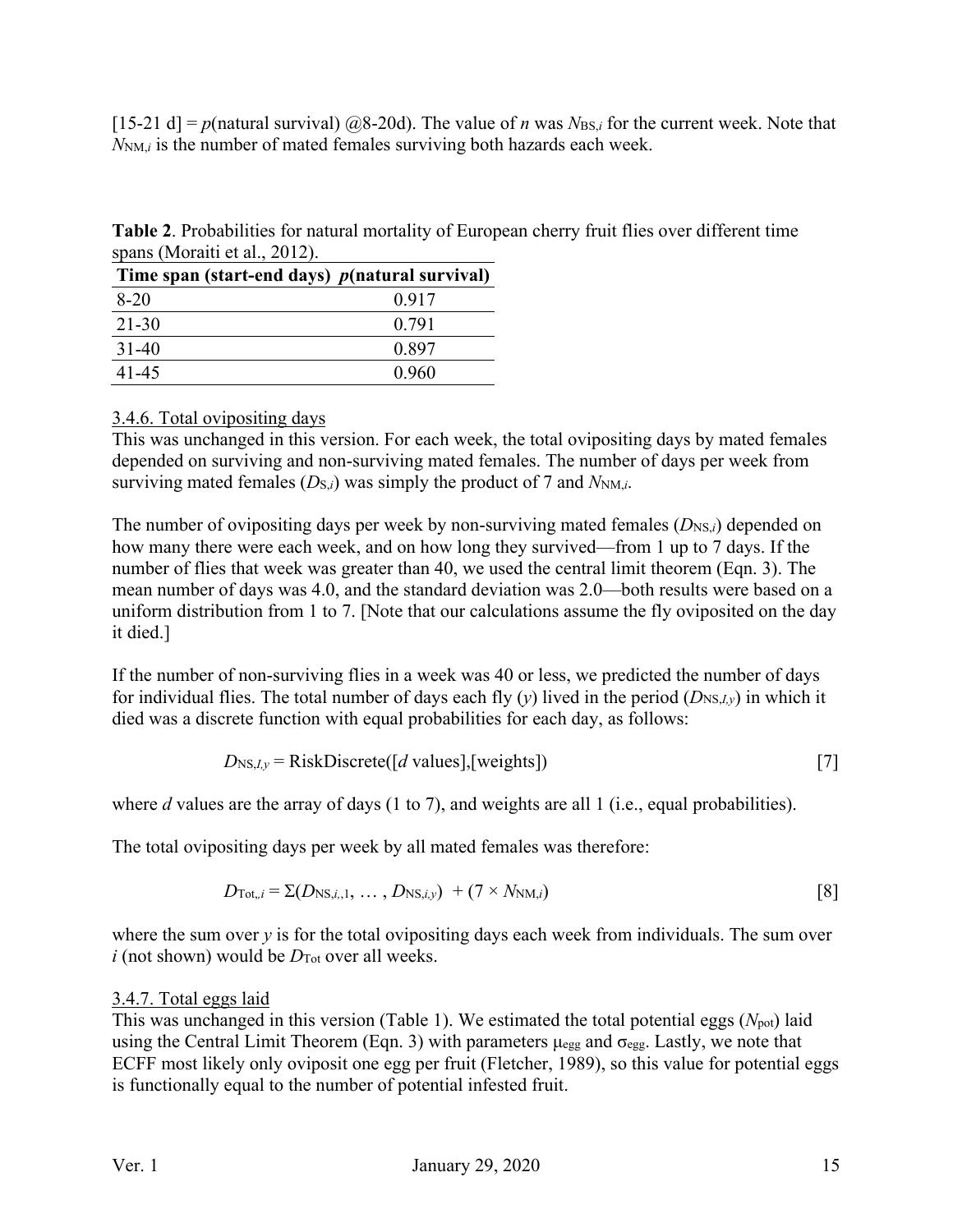## 3.4.8. Fruit with viable larvae

This was unchanged in this version. We estimated the probability of eggs to hatch, *p*(hatch), and presumably become larvae, as a beta distribution [Eqn. 2]. The number of fruit with viable larvae, *N*L, was the product of *p*(hatch) and *N*ovi, rounded *up* to the nearest integer.

## 3.4.9. Infested fruit misdirected from distribution area

This was unchanged in this version. We used a binomial process to increase the chance of multiple infested fruit being misdirected, despite the resulting increase in uncertainty. We based our likelihood estimate on data collected several years ago on avocados from Mexico. Those data reflect real supplier/consumer behavior around illicit movement of produce, and we think the low probability demonstrated is likely to generally represent the likelihood of cherries moving presumably despite a lack of demand—to other cherry-producing locales. Recall that any cherryproducing areas are likely to have negligible demand for cherries from elsewhere, which should significantly limit the potential for infested fruit to move to such places.

## 3.4.10. Fruit with larvae surviving to adulthood

This was unchanged in this version. Data on total mortality from larvae to adulthood were from Boller and Remund [\(1989\)](#page-20-3). The outcome of our estimation was a Pert (skewed) distribution, with mean =  $0.053$  (Table 1).

## 3.4.11. Mating pairs and years to first mating pair

This was unchanged in this version. The probability of a mating pair (Eqn. 2) depended directly on the number of surviving adults in the endangered area, assuming they had all arrived together in the same shipment and stayed in proximity to each other. That value was used to determine if a mating pair resulted, from a binomial process (Eqn. 1). The mean of that binomial is the model estimate for the annual probability of getting a mating pair in an endangered area from infested fruit, *p*(annual mating pair). Once that value had been found, we re-ran the simulation to find *Y<sub>MP</sub>*, years to first mating pair at an endangered area (Eqn. 4).

# **4. Results and Discussion**

## **4.1. Higher risk production areas**

## 4.1.1. Required spray rates

These are production areas for which ECFF have been captured within 10 miles. Relatively high spray efficacy rates were required for all five different tested trap densities (Table 3). We knew the required mortality rate would be lowest at for areas under 100 traps per mi<sup>2</sup>, but the result of 0.71 still seems relatively high, and it may be challenging for managers to certify a chemical or combination of chemicals that meet that threshold. At the other end, with either 5 or 10 traps per mi, the required mortality rates are so large—96 or 97 percent—that meeting that threshold is likely not possible.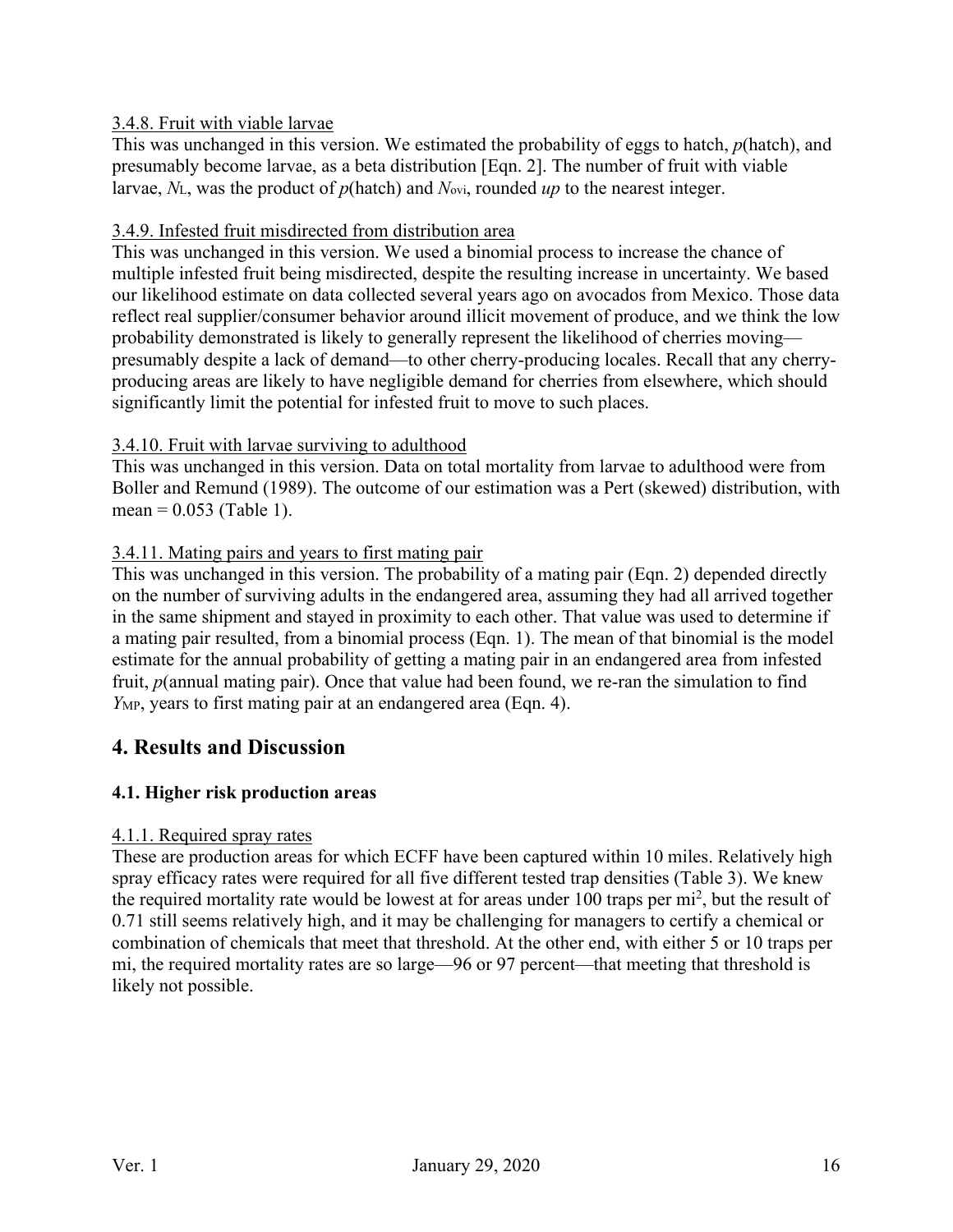**Table 3**. Model results for higher risk cherry production areas in New York State showing the ECFF spray survival rate and associated mortality rate required for each area trap density (no. per mi<sup>2</sup>), as well as the likelihood of a misdirected mating pair, and the mean years to the first mating pair with  $5<sup>th</sup>$  percentile.

|     |                 |                  |            | Density Required spray rates Mating pair Years to first mating pair in endangered area |                            |
|-----|-----------------|------------------|------------|----------------------------------------------------------------------------------------|----------------------------|
|     | <b>Survival</b> | <b>Mortality</b> | likelihood | Mean                                                                                   | 5 <sup>th</sup> Percentile |
|     | 0.03            | 0.97             | 0.00434    | 230                                                                                    |                            |
| 10  | 0.04            | 0.96             | 0.00442    | 226                                                                                    |                            |
| 25  | 0.13            | 0.87             | 0.00567    | 176                                                                                    | 10                         |
| 50  | 0.20            | 0.80             | 0.00514    | 195                                                                                    | 10                         |
| 100 | 0.29            | 0.71             | 0.00543    | 184                                                                                    | l O                        |

## 4.1.2. Supplemental results

The model also provides results about the levels of activity of ECFF in each scenario, which may be of some interest. In general, the systems approach operates by reducing the number of mated females in the area, with subsequent effects on the number of days they oviposit and the number of eggs laid (Table 4). Increasing spray efficacy offsets increased population size estimates as one moves from 100 to 5 traps per mi, creating approximately equivalent results for mated females, ovipositing days, and eggs laid. The results imply that the risk associated with any option in which the mean number of eggs laid increases much above 1,100 would be untenable. Spray efficacy requirements are therefore attuned to reducing the population size enough to give an average of only 30-44 mated females in the production area.

**Table 4.** Model results for higher risk cherry production areas in New York State showing the ECFF spray survival rate and associated mortality rate required for each area trap density (no. per mi<sup>2</sup>), as well as the likelihood of a misdirected mating pair, and the mean years to the first mating pair with  $5<sup>th</sup>$  percentile.

|     |      | Density Spray Survival Rate Mated Females (no.) Ovipositing Days Eggs Laid (no.) |      |       |                |        |
|-----|------|----------------------------------------------------------------------------------|------|-------|----------------|--------|
|     |      | Mean                                                                             | Max. | (no.) | Mean           | Max.   |
|     | 0.03 | 45.8                                                                             | 293  | 192.7 | 980.1          | 6,772  |
| 10  | 0.04 | 44.3                                                                             | 420  | 189.6 | 964.0          | 9,818  |
| 25  | 0.13 | 43.8                                                                             | 526  | 219.1 | 1,114.2 13,198 |        |
| 50  | 0.20 | 36.9                                                                             | 384  | 208.5 | 1,060.0        | 11,761 |
| 100 | 0.29 | 33.0                                                                             | 353  | 219.2 | 1,114.7        | 11,949 |

## **4.2. Lower risk production areas**

Recall that for lower risk areas the trap density can be the minimum of 5 traps per mi<sup>2</sup>, except within orchards where it is 256 traps per  $mi^2$ . For these areas we made two determinations: 1) the risk associated with the use of a chemical meeting the efficacy standard from above, and 2) the minimum spray efficacy required for the minimal population sizes estimated specifically for this case (§1.4.2). The latter item might serve as a "last resort" systems approach for the lowest risk areas if the spray efficacy level(s) required for higher risk areas cannot be certified in 2020.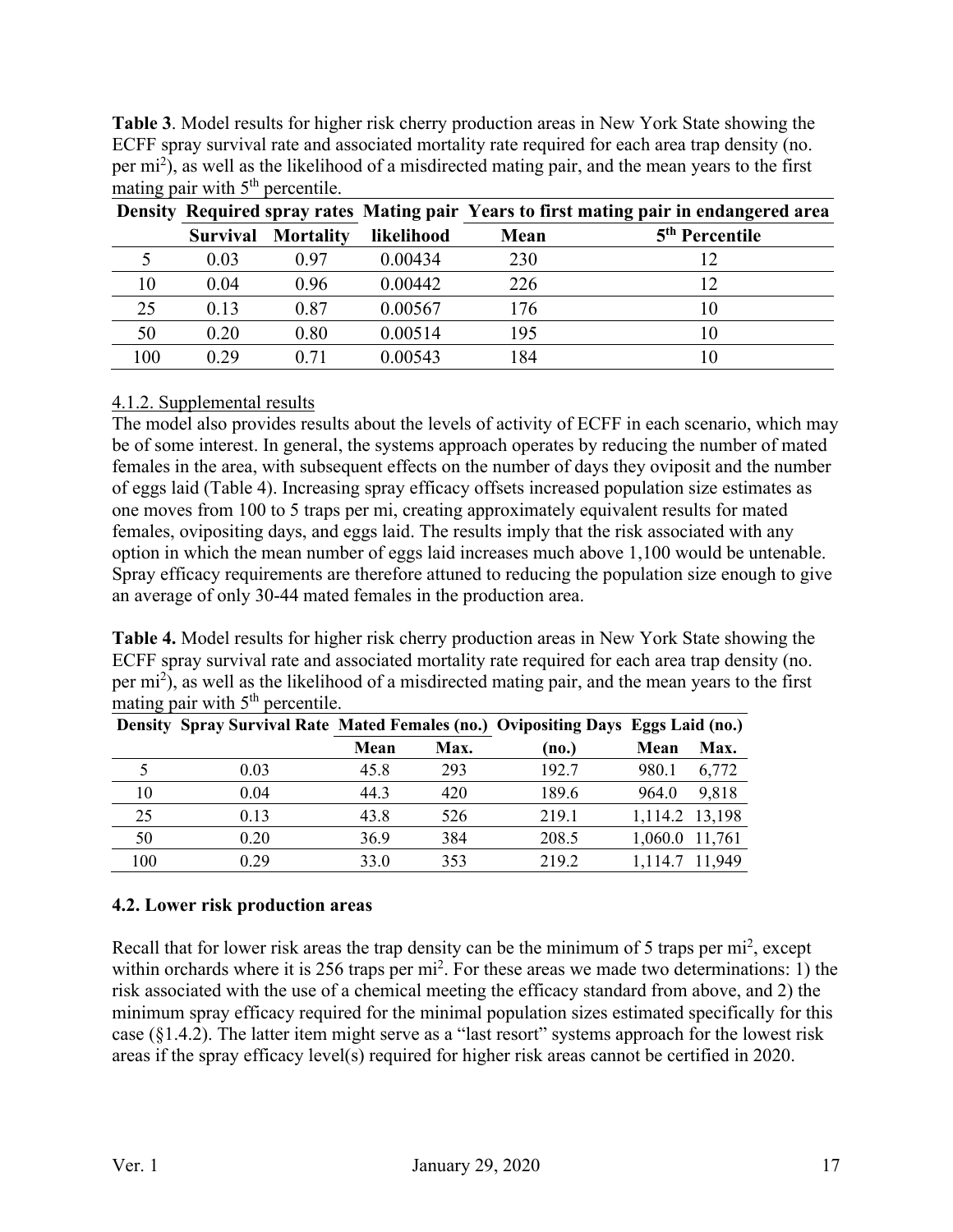## 4.2.1. Risk with required spray efficacy for higher risk areas

At the density of 100 traps per  $mi^2$ , the required spray mortality rate was 0.71 or more  $[p\text{(surviving spray)} \leq 0.29]$ . Using that value in the model with the lower population estimate from the use of 256 traps per mi<sup>2</sup>, the annual probability of a mating pair in an endangered area decreased by 83 percent, to 0.00092 (Table 5). The mean number of years to that occurring was 1,087, with a 5 percent chance of happening within 56 years. As expected, this is significantly safer than for higher risk areas (Table 4).

## 4.2.2. Risk with minimized spray efficacy for lower risk areas

When we allowed *p*(surviving spray) to go above 0.29, we found that the minimum efficacy rate required for these areas was 0.52 (Table 5). In other words, the required mortality rate for the chemical was only 0.48, which should be easier to meet than the rates needed for higher risk areas.

**Table 5**. Model results at three selected probabilities of surviving insecticide sprays (see text) for the ECFF systems approach for lower risk production areas, showing the probabilities of a mating pair occurring in an endangered area, and the years (mean and  $5<sup>th</sup>$  percentile) to the first such pair occurring.

|      |         | $p$ (surviving spray) $p$ (mating pair) Years to first misdirected mating pair |                  |
|------|---------|--------------------------------------------------------------------------------|------------------|
|      |         | Mean                                                                           | $5th$ percentile |
| 0.29 | 0.00092 | 1,087                                                                          | эh               |
| 0.52 | 0.00557 | 180                                                                            |                  |
| 0.53 | 0.00592 | 69                                                                             |                  |

## **4.3. Modeling methodology caveats**

For transparency, we thought it would be useful to point out some of the caveats that exist within the approach described here. We strive for realism and accuracy where possible, but sometimes it is also prudent to make simpler assumptions that may overestimate the risk somewhat. This should minimize the consequences of any unknown significant errors, if they occurred. For example, assuming that all surviving females will successfully mate is an assumption that will tend to overstate how many eggs are laid, but is worth making because we expect that proportion to be high anyway (some evidence supports that), and doing so simplifies the modeling explanation. Note that we would never knowingly *understate* a risk via an assumption.

Therefore, following are some known assumptions and caveats built into this analysis, and their possible impacts on the estimated risks.

- We used a population size of 200 in the TrapGrid model when determining the likelihood of capture at different trap densities. The model is not particularly sensitive to this value (Manoukis, personal communication), but will overestimate the capture rates for any situation in which population sizes are very low (i.e., near zero). This means population predictions in the mode—and associated risks—will be outsized for some real situations in the field. But adopting a general approach is justifiable to ensure the systems approach provides acceptable risk mitigation across all field conditions.
- When simulating for the population size estimate we are finding the *maximum* number of flies that gave zero detections; thus, this value is just 1 individual less than the population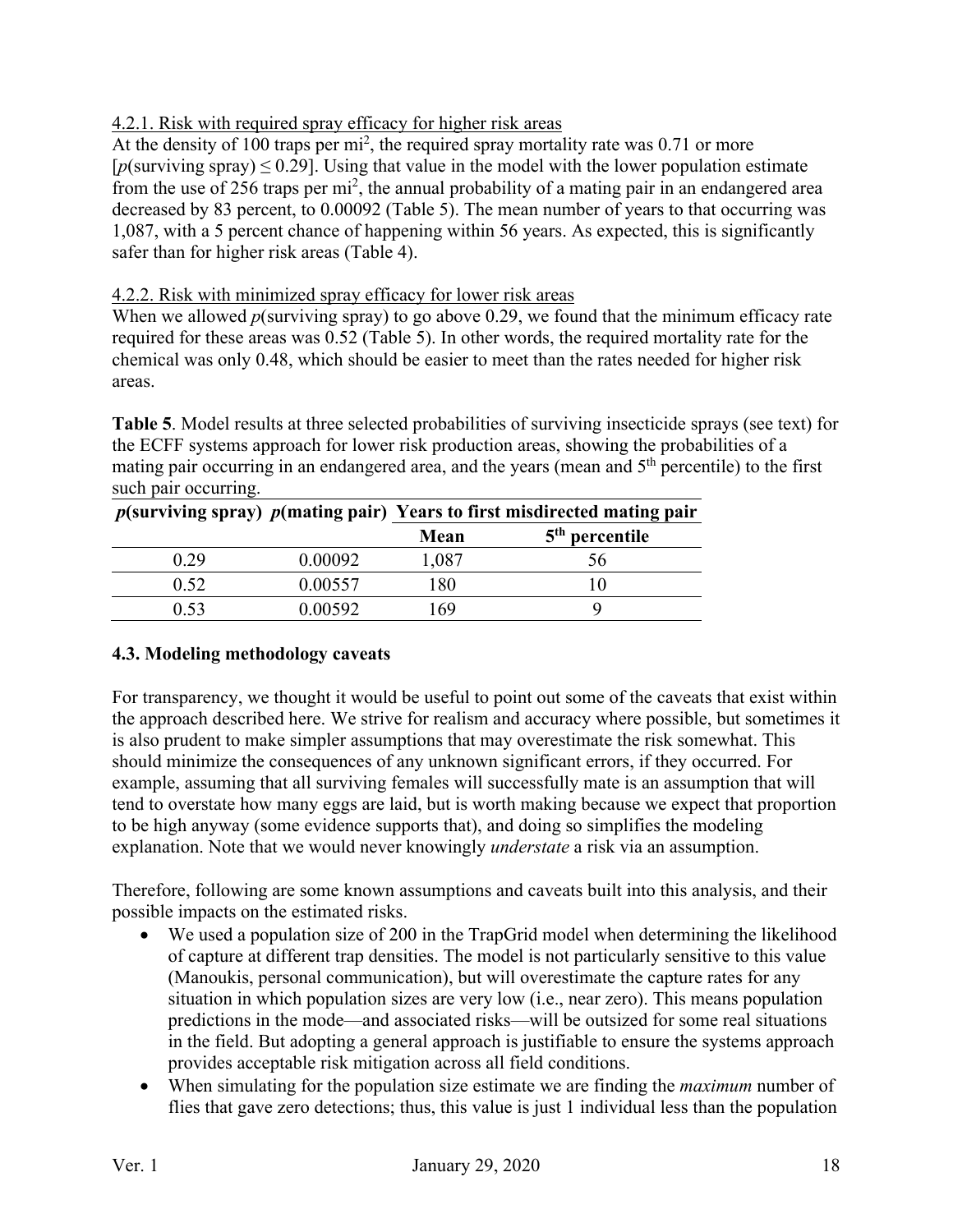size that would give 1 detection. This is the main reason we think capturing one fly in an area would not change the situation significantly, but capturing a second fly would.

- The assumption that every surviving female will be mated will increase the number of eggs being laid. Real data suggests that the true proportion may be, on average, more like 93 percent [\(Katsoyannos et al., 2000\)](#page-21-8), but we do not know how well those conditions would match these.
- Available evidence suggests that ECFF oviposit only one egg per cherry fruit (Fletcher, 1989). Assuming this in the model maximizes the number of infested fruit available to be misdirected, which slightly overstates the real risk.
- We have assumed that the data on misdirection of avocados from Mexico is a good representation for cherries from New York. In this case, the data probably overstate the likelihood of misdirection somewhat, because consumers in endangered areas could not get locally-produced avocados. Local cherries are available to endangered area consumers in this case, which should minimize the likelihood of misdirection of New York fruit.
- When calculating the likelihood of getting a mating pair from infested fruit at the endangered area, we have assumed that all larvae are together in time and space. Fruit harvested from an infested grove could reasonably be grouped together, but is less likely over several weeks of harvesting, as represented in the model. Multiple destinations combined with random sorting of fruit would also reduce the likelihood of larvae clustering at an endangered area.
- The model results are probabilities of getting a mating pair at an endangered area, but several processes still have to occur after that for successful survival and establishment of the population (e.g., escaping into the environment, finding a host, surviving natural mortality). Modeling these processes would be challenging given the lack of relevant direct information for ECFF, and the large number of potential destinations involved. Minimizing the chance of getting a mating pair at the endangered area is more tractable, and leaves those remaining processes as an additional buffer against establishment.

# **5. Recommendations**

The systems approach evaluated here for areas with nearby ECFF captures consisted of the following independent measures:

- Regulatory trapping with zero or at most one capture of ECFF in the fruit production area
- Certified spraying beginning at least 28 days before harvest and continuing weekly until harvest is complete, using a chemical verified by program managers as providing at least the minimum efficacy required, given the trap density covering the production area
- Limiting distribution of fruit to non-cherry producing areas

# **5.1. Higher risk production areas**

Based on modeling results (Table 4), we recommend that fruit shipped from the quarantine area in New York for fresh market use **should only be from** production areas covered by the highest regulatory trapping density of 100 traps per mi<sup>2</sup>, provided that the program managers validate that a particular certified spray will meet a **spray mortality rate**  $\geq 71$  **percent**. Lower densities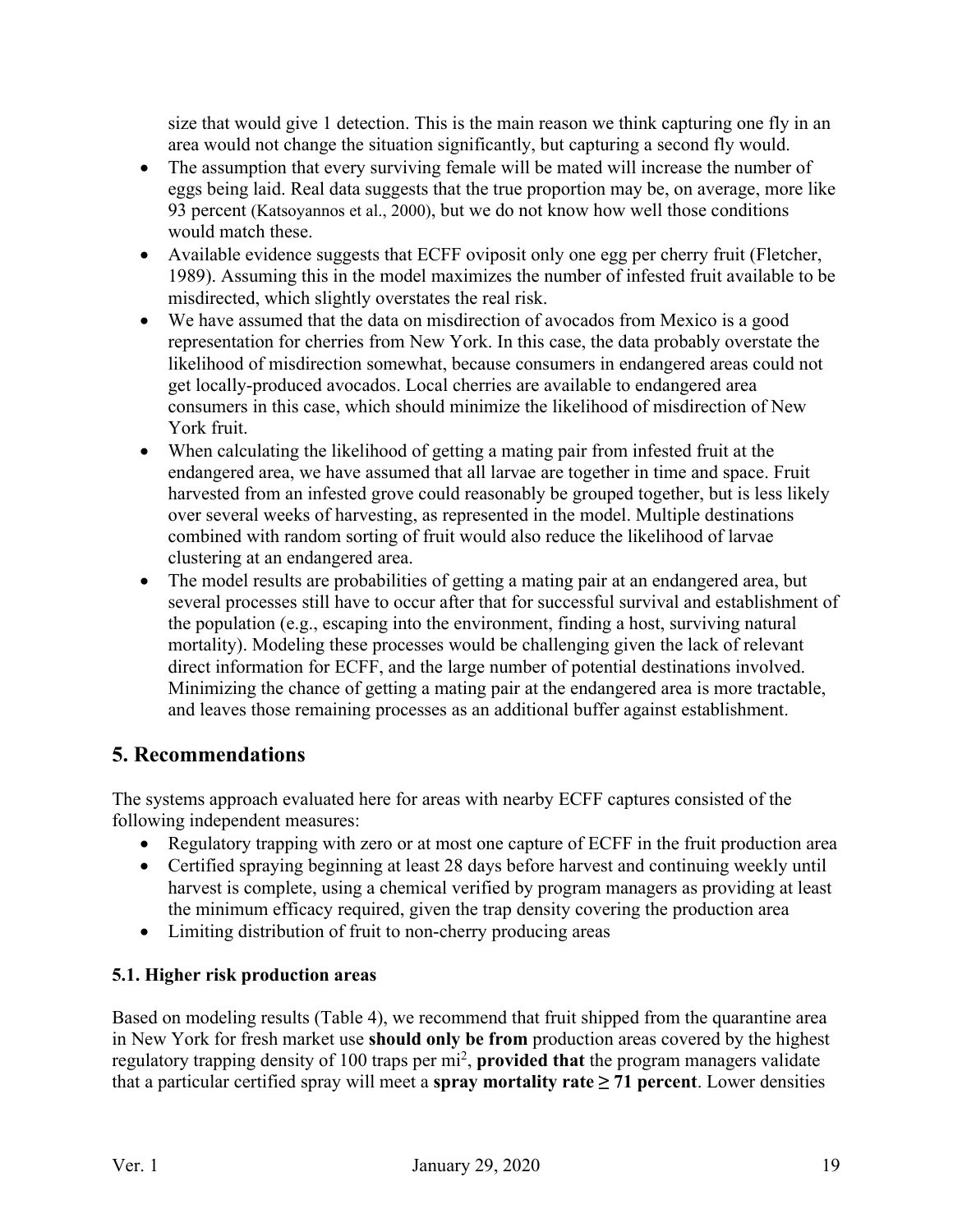could be stipulated if spray efficacies at rates of 80 percent or more can be certified (see Table 4), but that seems unlikely at present.

Deploying traps at the maximum density in the regulated area to cover relevant production areas could be challenging, in terms of the resources required for installation and monitoring. But it is necessary to mitigate the risk of ECFF spreading to other endangered areas in the United States via cherries from New York State.

## **5.2. Lower risk production areas**

For production areas that are highly likely to be low pest prevalence, based on being 10 miles or more distant from any ECFF captures, we evaluated an option using all of the independent measures above, but in conjugation with a separate weekly pre-shipping 'float test.' The float test would help verify that a cryptic population of ECFF was not present in the production area, despite the regulatory trapping density being less than that required for the higher risk areas above. Thus, the designated production area in this scheme would meet all of the following in order for fruit to be eligible for fresh market use:

- Area is at least 10 miles from any verified ECFF captures (or a greater distance if deemed appropriate by program managers)
- Area is covered by regulatory trapping at a minimum of 5 traps per  $mi^2$  with no detections
- Area subject to certified spraying beginning at least 28 days before harvest and continuing weekly until harvest is complete, using the same chemical(s) mandated by program managers for higher risk areas
- Weekly negative results from float tests, using test specifications mandated by the program managers and certified by relevant officials
- Limiting distribution of fruit to non-cherry producing areas

If no chemicals meet the required efficacy rate for higher risk areas (mortality  $= 0.71$ ), then fruit from lower risk areas could still be marketed as fresh fruit if program managers can certify an insecticide spray to meet the efficacy rate of at least  $0.48$  [ $p$ (surviving spray)  $\leq 0.52$ , Table 5].

## **5.3. Alternative for program non-eligible fruit**

Fruit from production areas that are not eligible for fresh market sale using the systems approach, for whatever reason (e.g., insufficient trap density in the area), can still move for processing. Those guidelines are set out in a separate document [\(PPQ, 2019\)](#page-21-12).

## **5.4. Possible areas for program improvement**

Several things related to research or development could be considered to facilitate improved options in the future for systems approaches for ECFF on quarantined cherry fruit from New York.

One item already discussed by program managers is identifying and using better traps for ECFF. This would impact the program by providing better information about the true extent of ECFF in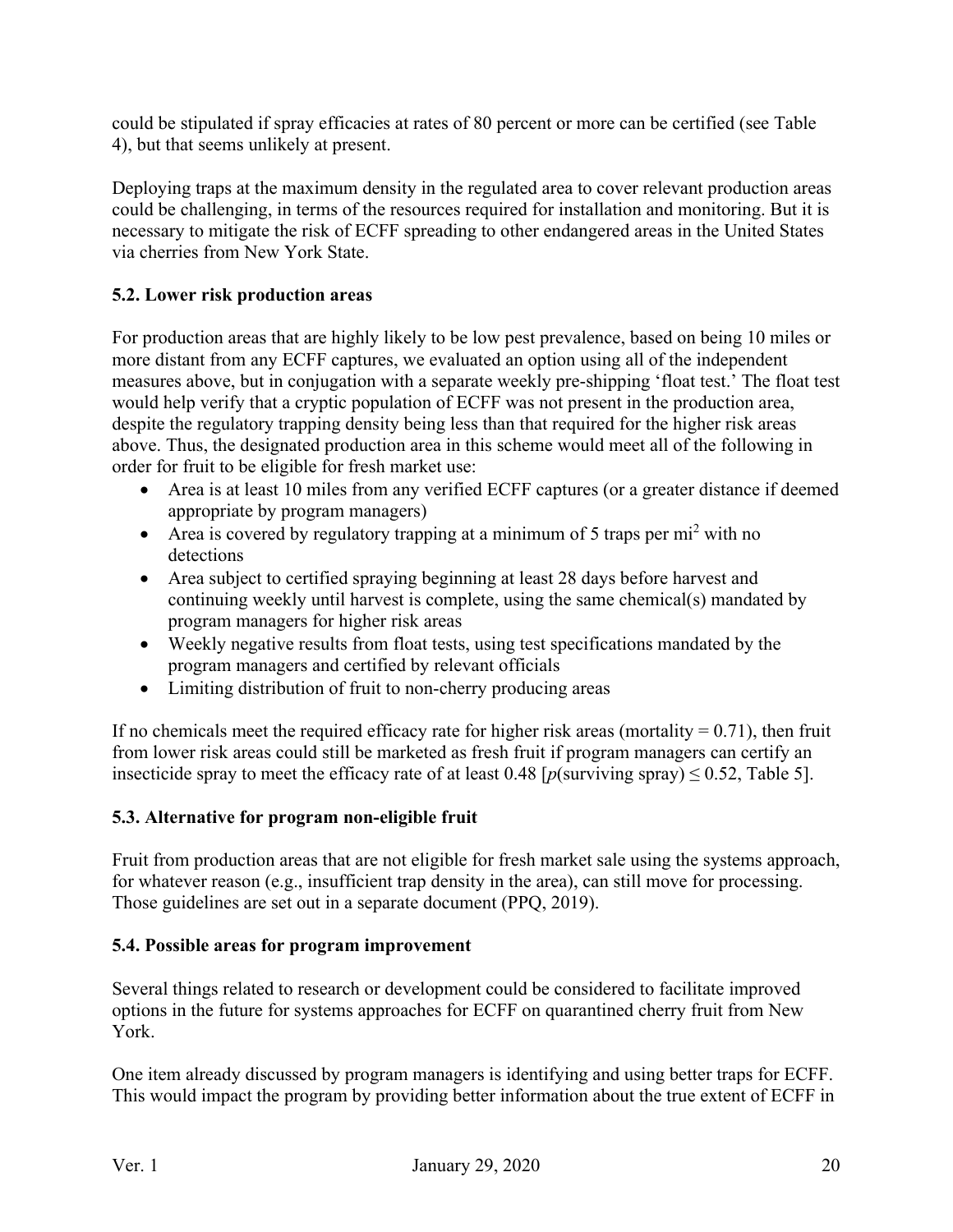New York, and perhaps better information on host use. It might also reduce the required trap densities, with associated benefits on the resources required for trapping and monitoring. Finally, it would improve our modeling evaluation by (presumably) reducing population size estimates and uncertainties. Better confirmation of low pest prevalence overall would mean less risk mitigation is needed from the other two measures, which could mean a reduction in the minimum efficacy required for insecticide sprays.

Another activity that we think would be useful is direct empirical testing and registration of insecticides for the control of ECFF. This would increase confidence in the mitigation levels provided by spraying in the program. From a modeling perspective, this would enable systems approach evaluations using particular chemicals with known efficacy rates and uncertainties. The generic approach used here is acceptable, but is less ideal than working with product-specific empirical data.

Eradication of alternate hosts for ECFF, chiefly thought to be honeysuckle (*Lonicera* spp.), may also be under consideration. The intent would be to reduce the potential for reproduction (population increase) and spatial expansion of ECFF. It's not clear how effective this would be, nor how much effort it would require. Moreover, this might increase the pressure on available cherry hosts, or have other unintended consequences. We think the activities discussed above are presently more likely to be beneficial than this one.

# **6. Literature Cited**

- <span id="page-20-5"></span>Agnello, A., G. Loeb, P. Jentsch, and J. Carroll. 2019. June 2019 - Labeled Insecticides for Control of Spotted Wing Drosophila in New York Tree Fruit and Grapes – Quick Guide. Cornell University, Cornell Cooperative Extension Program, Cornell, NY. 5 pp.
- <span id="page-20-1"></span>APHIS. 2018. FEDERAL ORDER: Designation of Regulated Host Articles for the European Cherry Fruit Fly (*Rhagoletis cerasi*) and Conditions for the Interstate Movement of Regulated Articles from Quarantined Areas (DA-2018-23). U.S. Department of Agriculture, Animal and Plant Health Inspection Service (APHIS), Plant Protection and Quarantine, Washington, D.C. 4 pp.
- <span id="page-20-0"></span>Barringer, L. 2018. First record of the European cherry fruit fly, *Rhagoletis cerasi* (Linnaeus) (Diptera: Tephritidae), in North America. Insecta Mundi:1126.
- <span id="page-20-4"></span>Boller, E. F., A. Haisch, and R. J. Prokopy. 1971. Sterile insect release method against *Rhagoletis cerasi* L.: preparatory ecological and behavioural studies. Pages 77-85 Sterility Principle for Insect Control or Eradication: Proceedings of Symposium in Athens. International Atomic Energy Agency, Vienna, Austria.
- <span id="page-20-3"></span>Boller, E. F., and U. Remund. 1989. Qualitative and quantitative life-table studies in *Rhagoletis cerasi* in Northwest Switzerland. Pages 25-34 *in* C. V. Cavalloro, (ed.). Fruit Flies of Economic Importance 87. Commission of the European Communities, Rome, Italy.
- <span id="page-20-2"></span>Bolstad, W. M. 2007. Introduction to Bayesian Statistics (Second). John Wiley & Sons, Inc. 437 pp.
- <span id="page-20-6"></span>Demchak, K., D. Biddinger, and B. Butler. 2012. Spotted Wing Drosophila, Part 4: Management. Penn State, Cooperative Extension, College of Agricultural Sciences. 2 pp.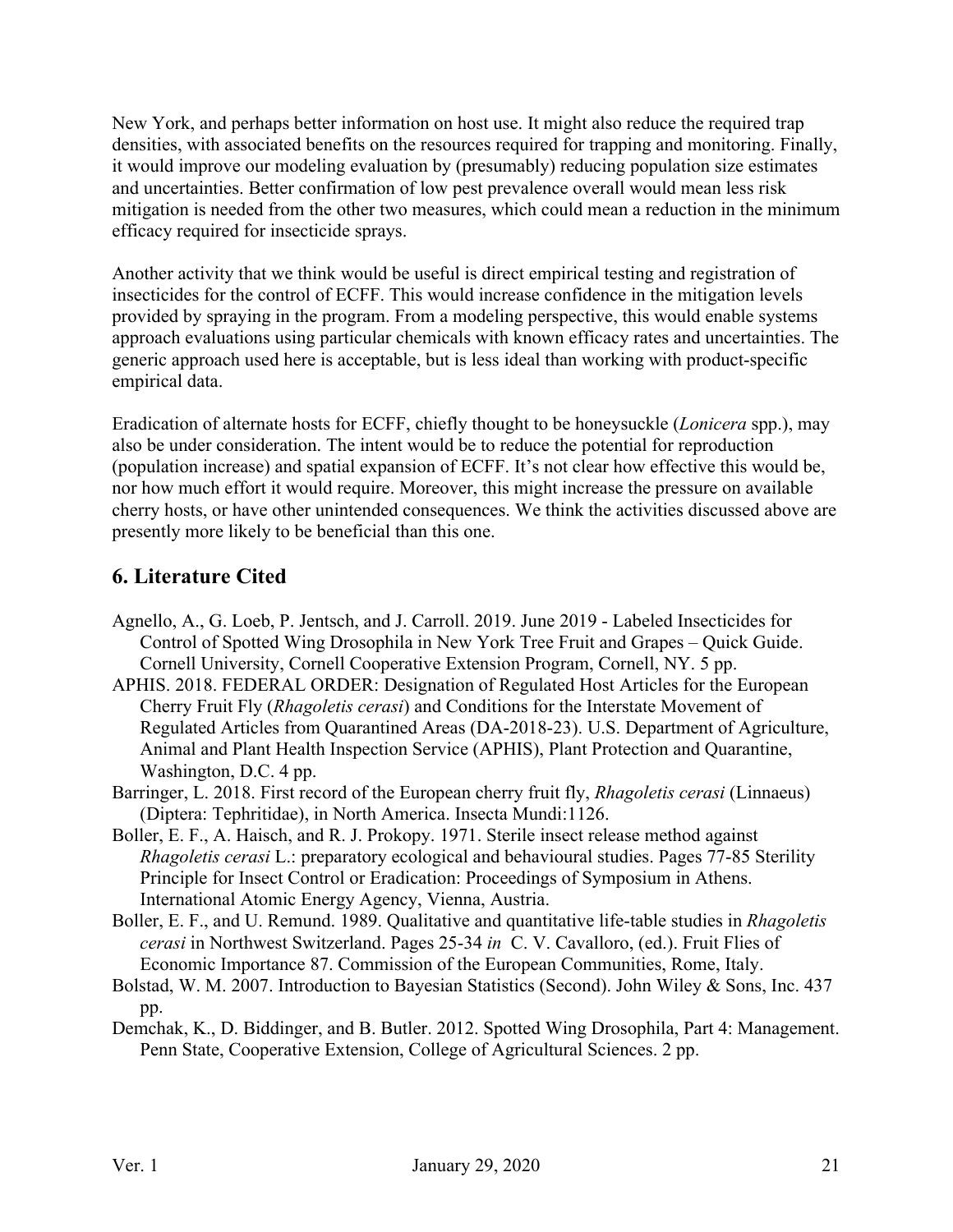- <span id="page-21-6"></span>Fletcher, B. S. 1989. Life history strategies of tephritid fruit flies. Pages 195-208 *in* A. S. Robinson and G. Hooper, (eds.). Fruit Flies: Their Biology, Natural Enemies and Control. Elsevier Science Publishers, Amsterdam, The Netherlands.
- <span id="page-21-8"></span>Katsoyannos, B. I., N. T. Papadopoulos, and D. Stavridis. 2000. Evaluation of trap types and food attractants for *Rhagoletis cerasi* (Diptera: Tephritidae). Journal of Economic Entomology 93(3):1005-1010.
- <span id="page-21-7"></span>Lux, S. A., A. Wnuk, H. Vogt, T. Belien, A. Spornberger, and M. Studnicki. 2016. Validation of Individual-Based Markov-Like Stochastic Process Model of Insect Behavior and a "Virtual Farm" Concept for Enhancement of Site-Specific IPM. Frontiers in Physiology 7(363):20.
- <span id="page-21-5"></span>Manoukis, N. C., B. Hall, and S. M. Geib. 2014. A computer model of insect traps in a landscape. Scientific reports 4(7015):7.
- <span id="page-21-9"></span>Moraiti, C. A., C. T. Nakas, K. Koeppler, and N. T. Papadopoulos. 2012. Geographical variation in adult life-history traits of the European cherry fruit fly, *Rhagoletis cerasi* (Diptera: Tephritidae). Biological Journal of the Linnean Society 107(1):137-152.
- <span id="page-21-4"></span>PERAL. 2005. How to predict mating pair formation and numbers of mating pairs formed as binomial processes in pest risk assessment models. Plant Epidemiology and Risk Analysis Laboratory (PERAL), Center for Plant Health Science and Technology, Plant Protection and Quarantine, Animal and Plant Health Inspection Service, U.S. Department of Agriculture, Raleigh, NC. 10 pp.
- <span id="page-21-3"></span>PERAL. 2019. European Cherry Fruit Fly, *Rhagoletis cerasi,* Spread in New York, and Pathway Analysis for Its Introduction into Michigan and the Pacific Northwest. U.S. Department of Agriculture, Animal and Plant Health Inspection Service, Plant Protection and Quarantine, Plant Epidemiology and Risk Analaysis Laboratory (PERAL), Raleigh, NC. 39 pp.
- <span id="page-21-11"></span>PPQ. 2001. Information Memo for the Record [Mexico Avocado Expansion Request]. Permits and Risk Assessment, Plant Protection and Quarantine (PPQ), Animal and Plant Health Inspection Service, U.S. Department of Agriculture, Riverdale, MD. 19 pp.
- <span id="page-21-2"></span>PPQ. 2018a. New Pest Response Guidelines: *Rhagoletis cerasi* (Linnaeus), European Cherry Fruit Fly. Plant Epidemiology and Risk Analysis Laboratory (PERAL), Plant Protection and Quarantine (PPQ), Animal and Plant Health Inspection Service, U.S. Department of Agriculture, Riverdale, MD. 56 pp.
- <span id="page-21-1"></span>PPQ. 2018b. Quantifying a Quarantine Core Area Systems Approach for Mitigating the Risk of European Cherry Fruit Fly, *Rhagoletis cerasi* (L.), in New York State Cherry Fruit: Probabilistic Model Descriptions. U.S. Department of Agriculture (USDA), Animal and Plant Health Inspection Service (APHIS), Plant Protection and Quarantine (PPQ), Raleigh, NC. 23 pp.
- <span id="page-21-12"></span>PPQ. 2019. Safeguarding Protocol for the Transport of Cherry Fruit for Processing Outside the European Cherry Fruit Fly Quarantine Zone. U.S. Department of Agriculture (USDA), Animal and Plant Health Inspection Service (APHIS), Plant Protection and Quarantine (PPQ), Raleigh, NC. 6 pp.
- <span id="page-21-0"></span>PPQ and NYSDAM. 2019. European Cherry Fruit Fly Response 2019, Situation Report – Lockport. U.S. Department of Agriculture, Animal and Plant Health Inspection Service, Plant Protection and Quarantine (PPQ); New York State Department of Agriculture and Markets (NYSDAM), Lockport, NY. 12 pp.
- <span id="page-21-10"></span>Prokopy, R. J., and E. F. Boller. 1970. Artificial egging system for the European cherry fruit fly. Journal of Economic Entomology 63(5):1413-1417.